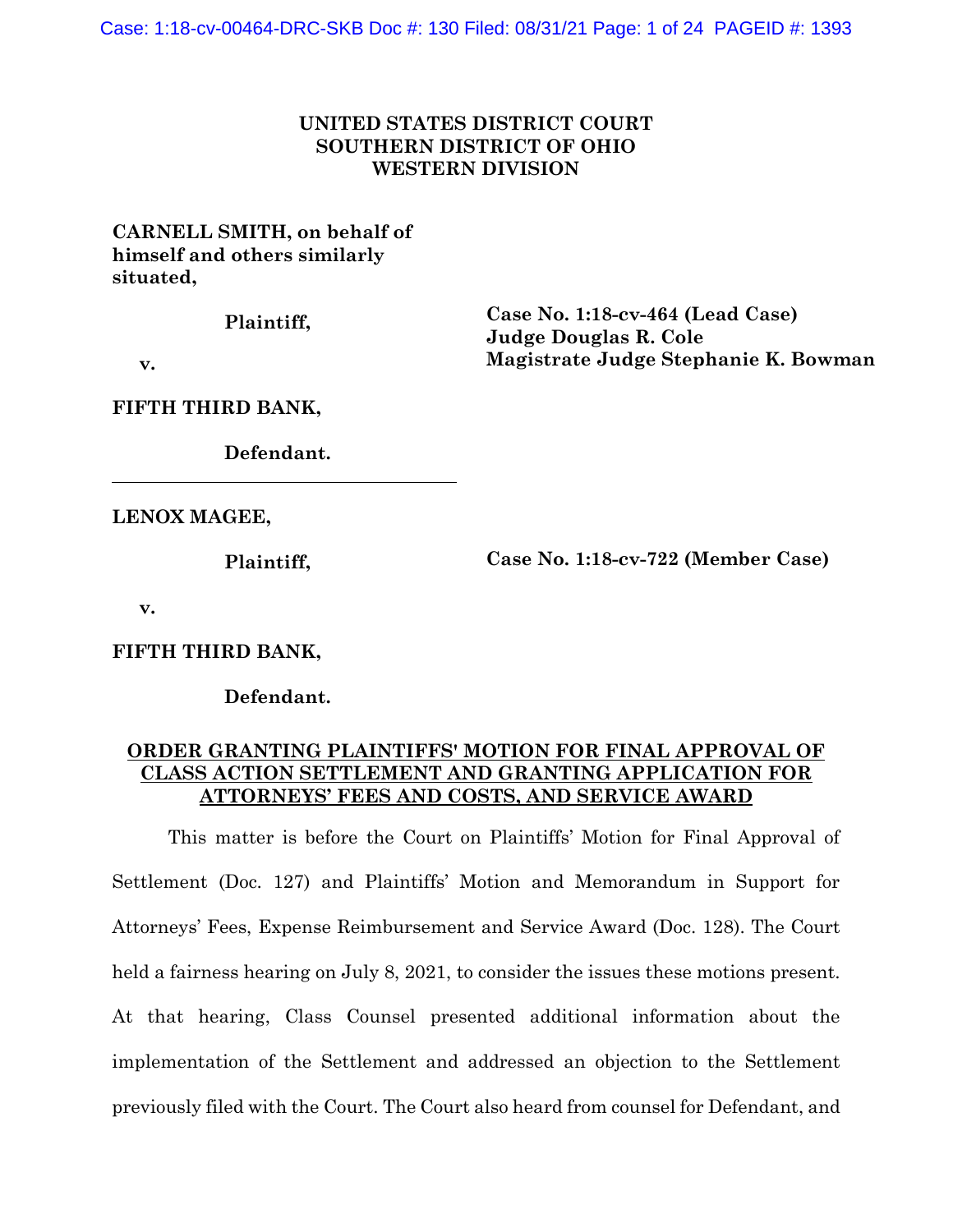from Anthony Hoepf, an individual who claimed to be a member of the Settlement Class.

#### **BACKGROUND AND SETTLEMENT TERMS**

This case involves a claim by Plaintiffs, on behalf of themselves and a putative class, that Fifth Third improperly charged Fifth Third customers certain ATM fees in particular, a fee for making a balance inquiry from a non-Fifth Third network ATM. The proposed Settlement Class includes:

All Current Account Holders and Former Account Holders of Fifth Third Bank who were assessed one or more Non-Fifth Third ATM Fees during the Class Period for making a balance inquiry at an ATM outside of Fifth Third Bank's network of ATMs or were assessed more than one Non-Fifth Third ATM Fee for undertaking a balance inquiry during the same ATM visit as a cash withdrawal or other funds transfer.

(Settlement Agreement, Doc. 127-1, #1218). The Class period is from January 1, 2010, through October 31, 2018. Excluded from the Settlement Class are (1) Fifth Third Bank, its parents, subsidiaries, affiliates, current officers and directors; (2) all customers who made a timely election to be excluded; and (3) all judges assigned to this litigation and their immediate family members.

The settlement itself consists of Fifth Third establishing a \$5,200,000 settlement fund. That fund will be used to fund payments to Settlement Class members, to pay attorneys' fees, costs, and service awards, and to pay settlement administration costs, with residual amounts, if any, used for a cy pres payment. As for attorneys' fees, the proposed settlement provides that Class Counsel will receive 33.33% of the Settlement Fund (or \$1,733,160) as fees, and will separately recover the approximately \$50,000 in litigation costs they expended. The service award for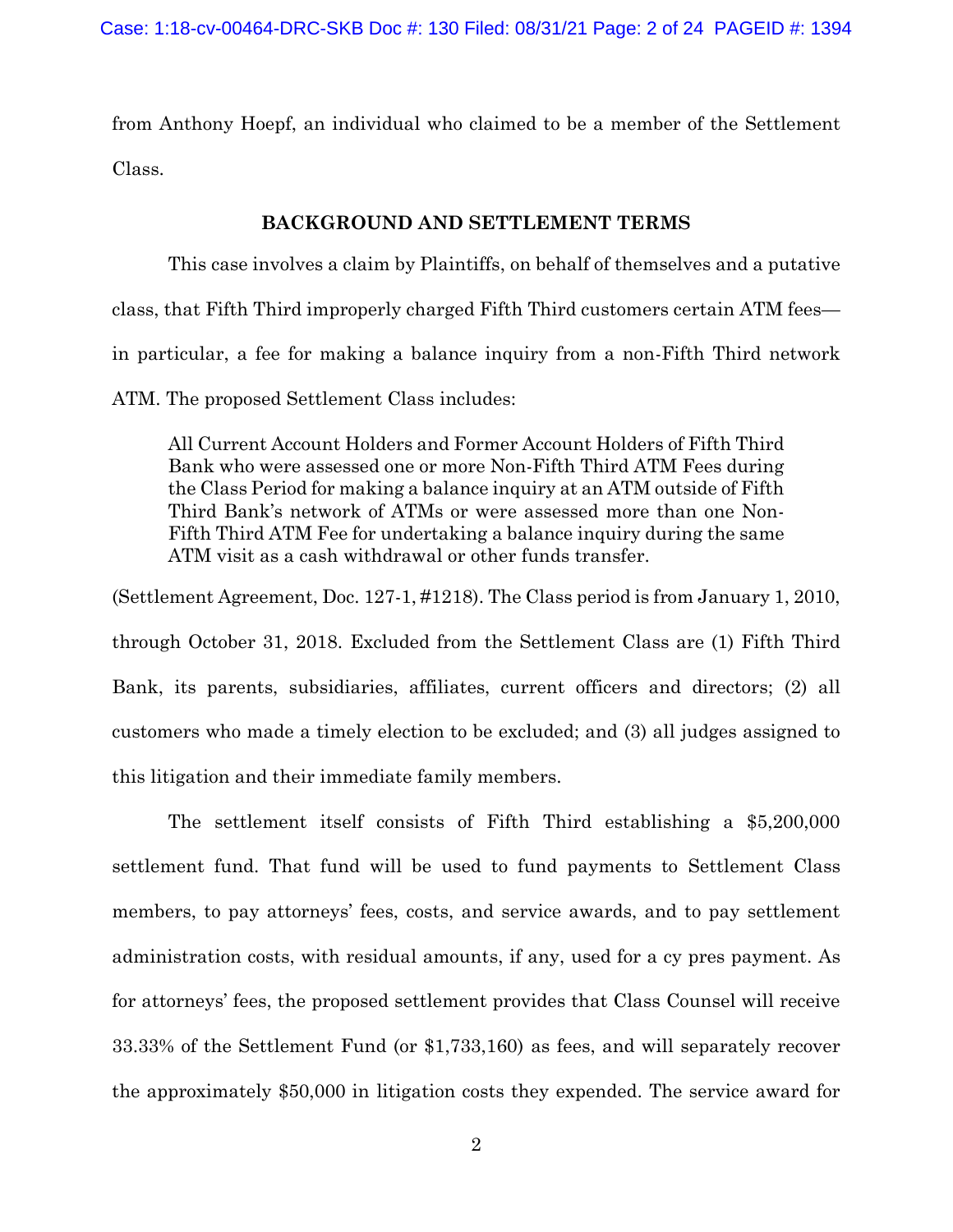the Class Representatives is \$5,000 each. While the Settlement Agreement does not specify the Settlement Administrator's costs and fees, at the hearing Class Counsel represented that the Administrator has now agreed to cap these expenses at \$615,000, and that the cap will be hit here.

In terms of distributions to the Settlement Class members, any class member (i.e., any account holder charged the allegedly wrongful fee one or more times on a given account), who has not opted out, will receive an equal payment based on dividing the remaining amount available in the Settlement Fund (i.e., after paying the fees and costs noted above), which the Settlement Agreement calls the Net Settlement Fund, by the number of unique accounts in the Settlement Class. Those payments will be made either by direct deposit (for class members who currently have accounts at Fifth Third at the time of distribution) or by check (for class members who no longer have accounts at Fifth Third). If any checks are returned or uncashed, Fifth Third is entitled to retain up to \$200,000 of these residual funds as reimbursement for costs it may incur in connection with settlement administration. (Fifth Third has agreed to take on certain administrative tasks under the Settlement Agreement.) Fifth Third cannot, however, keep an amount in excess of the administration costs it actually incurs, nor in any event more than \$200,000. If additional residual funds remain, those funds will go either (1) to the other class members, by way of a secondary distribution, or (2) if the costs of such a distribution make it economically nonviable, to the Jump\$tart Coalition for Personal Financial Literacy, as a cy pres award, subject to Court approval.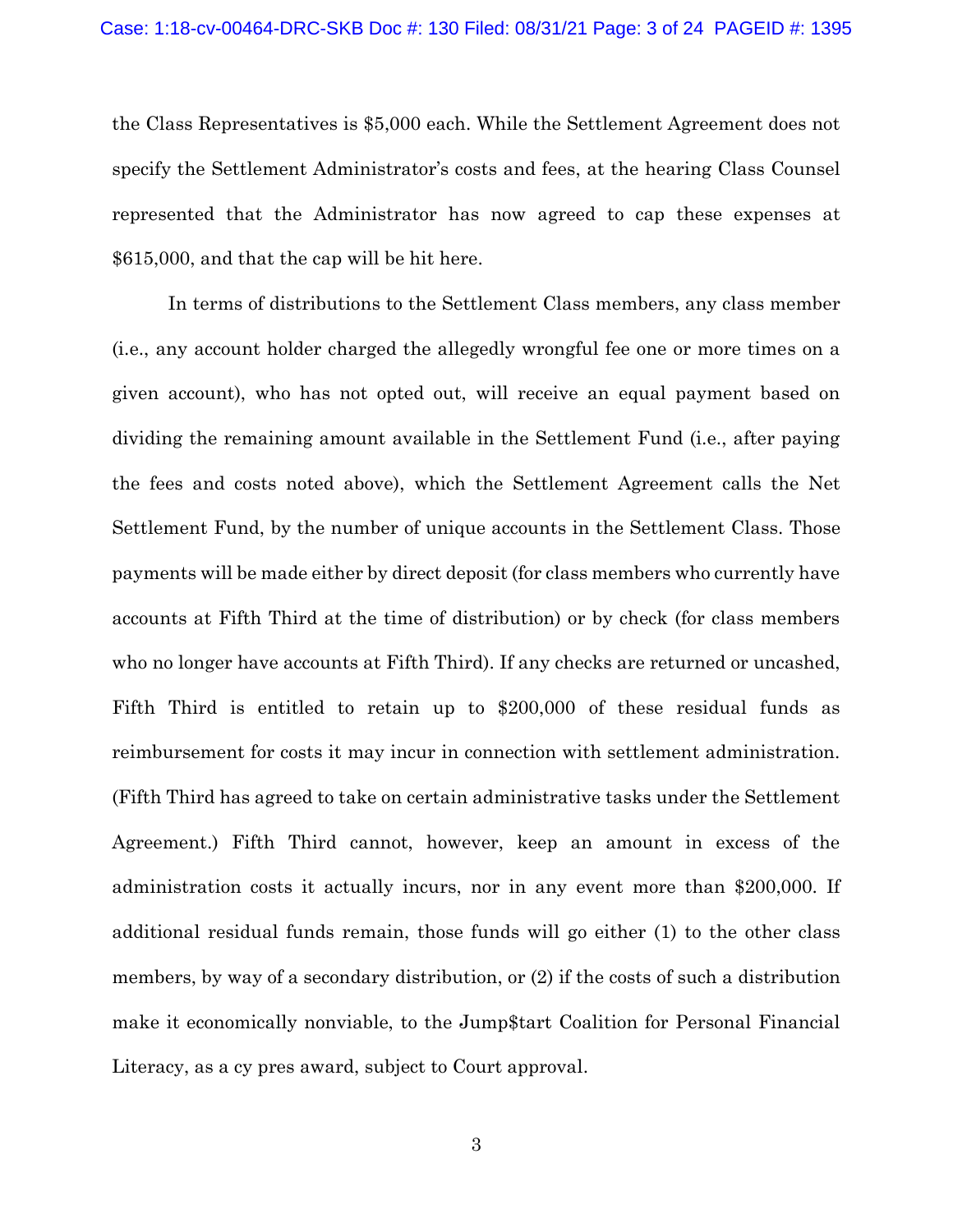## **LEGAL ANALYSIS**

#### **A. The Settlement is Fair and Reasonable.**

As another court in the District observed in *Connectivity Systems Inc. v. National City Bank*, No. 2:08-cv-1119, 2011 WL 292008 (S.D. Ohio, Jan. 26, 2011), a case on which Plaintiffs rely, "class actions are unique creatures with enormous potential for good and evil." *Id.* at \*1 (quoting *Johnson v. General Motors Corp*., 598 F.2d 432, 439 (6th Cir. 1979) (Fay, J., concurring) (brackets omitted)). Examples of the "potential for good" arise from, among other things, the fact that the class vehicle can allow a disparate group of individuals, each of whom has suffered a similar, but sometimes individually small, harm to band together to vindicate their shared interest—an interest that would not be economically viable to pursue on an individual basis. The "potential for evil," on the other hand, arises from the possibilities, among others, (1) that the class vehicle can in some instances be used to pursue dubious claims, in an effort to obtain a litigation-cost-avoidance-based settlement, or (2) that the class action may result principally in attorneys' fees for class counsel, more so than meaningful relief for class members. *See, e.g.*, *In re Broadwing, Inc. ERISA Litig.*, 252 F.R.D. 369, 372 (S.D. Ohio 2006) (citing cases).

In an attempt to promote the "potential for good" and minimize the "potential for evil," the Federal Rules of Civil Procedure "provide[] important protections for class members, including the named plaintiffs, whose rights may not have been given due regard by the negotiating parties." *Id.* Specifically, Rule 23(e) requires the Court to ensure that three steps occur before it gives final approval to a proposed class settlement: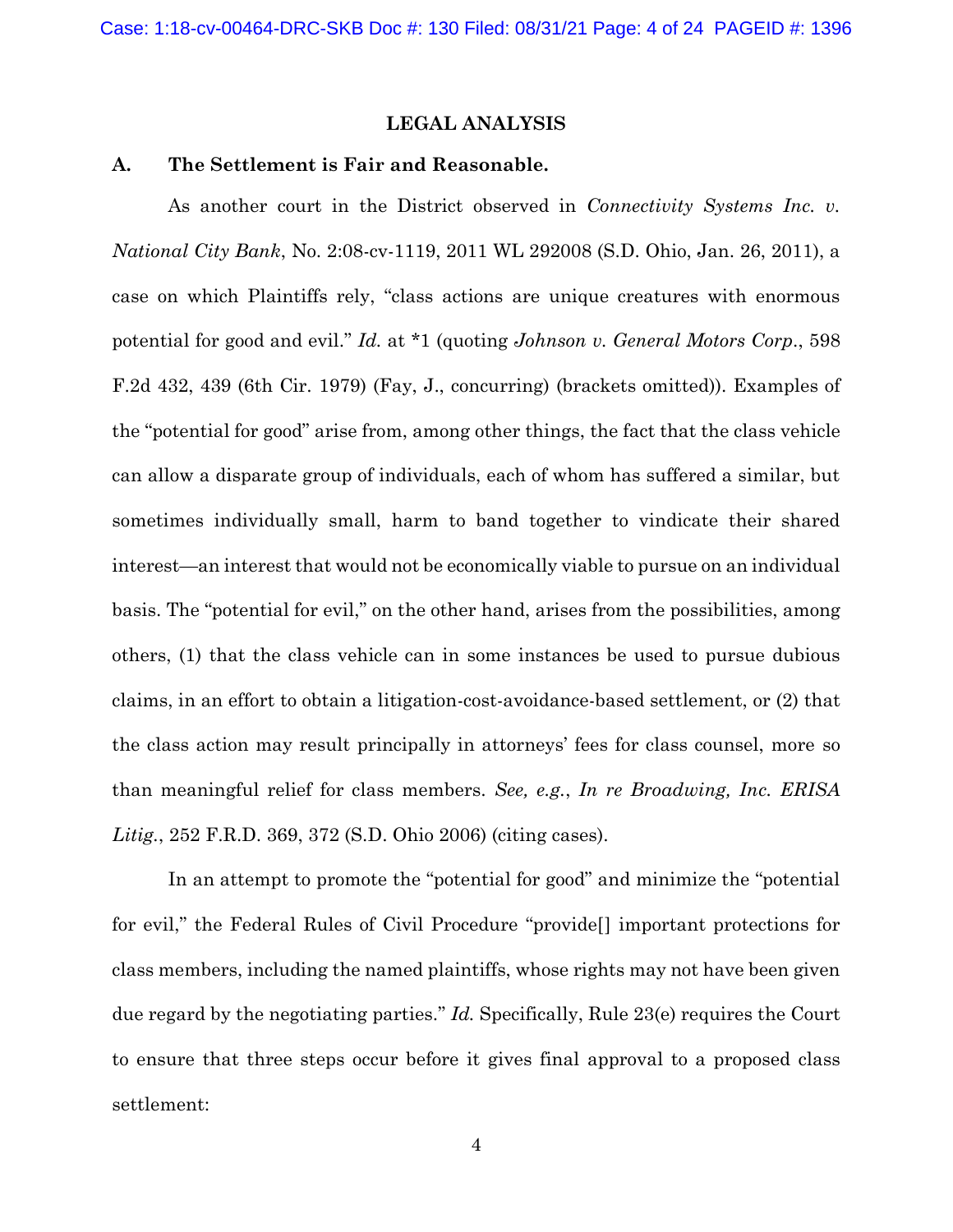- 1. The Court must preliminarily approve the proposed settlement.
- 2. Members of the proposed settlement class must receive notice of the proposed settlement; and,
- 3. The Court must hold a fairness hearing, after which it must determine whether the proposed settlement is fair, reasonable, and adequate.

*Connectivity Sys.*, 2011 WL 292008, at \*1 (citing Fed. R. Civ. P. 23(e)).

Here, the first two steps, and part of the third, have already occurred. The Court granted preliminary approval to the settlement on February 9, 2021. (Doc. 125). The Order granting preliminary approval specified the means by which members of the proposed Settlement Class would receive notice. (*Id.*). And Class Counsel confirms that the proposed notice program has been implemented with some 96.53% of the 1,188,919 potential class members receiving the notice. (Doc. 127, #1191). Finally, as noted above, the Court held a fairness hearing on July 8, 2021. Thus, all that remains is for the Court to consider whether the proposed Settlement Agreement is fair, reasonable, and adequate.

Determining whether a proposed settlement satisfies these standards is more an art than a science. Courts have referred to the analysis as "an amalgam of delicate balancing, gross approximations and rough justice." *Id.* (quoting *Officers for Justice v. Civil Service Comm'n of San Francisco*, 688 F.2d 615, 625 (9th Cir. 1982) (quoting *City of Detroit v. Grinnell*, 495 F.2d 448, 468 (2d Cir. 1974))). Not surprisingly, then, the determination is committed to the sound discretion of the trial court. That said, case law has identified various factors that the trial court should consider in the exercise of that discretion. As Plaintiffs acknowledge, these include: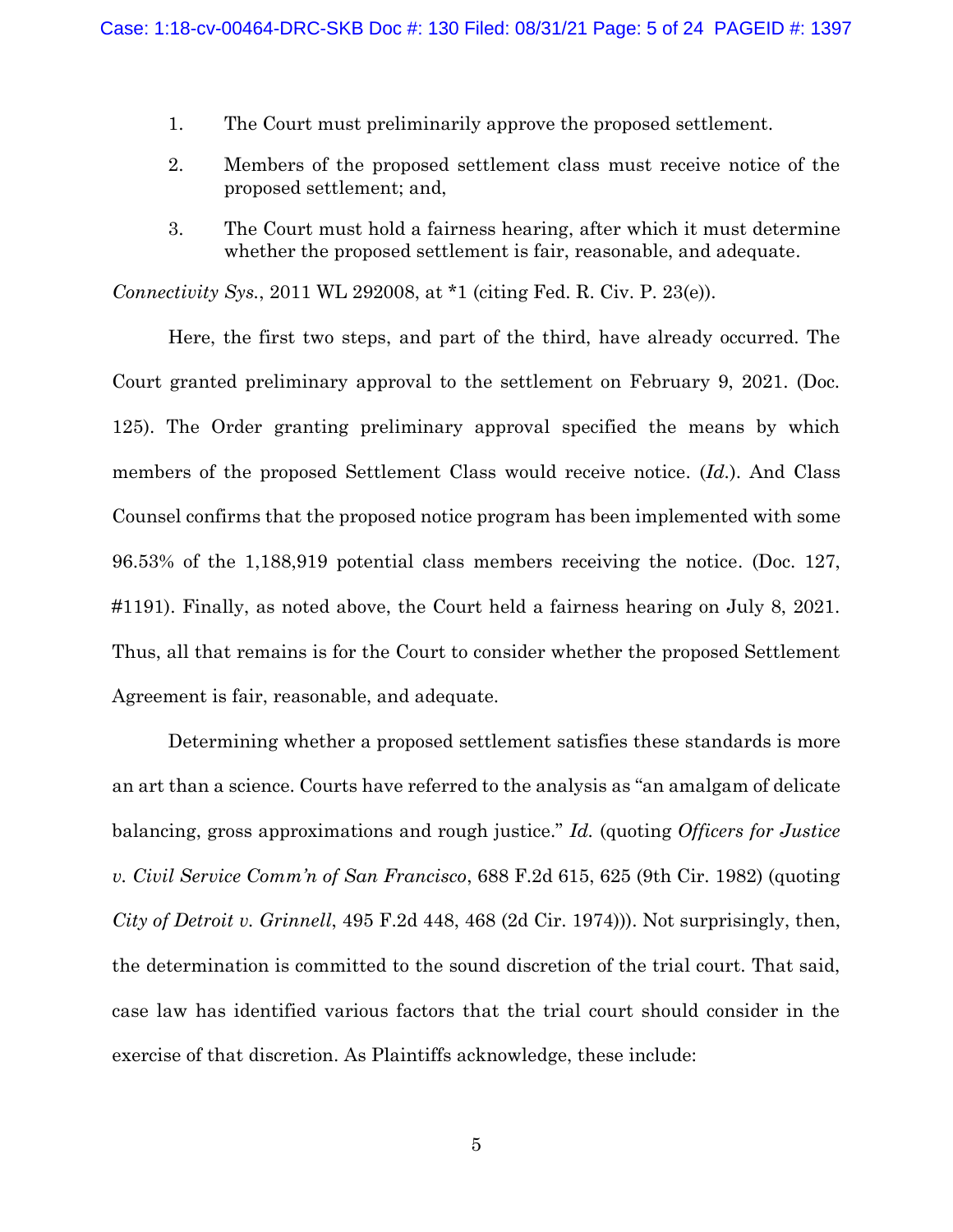- 1. Plaintiffs' likelihood of ultimate success on the merits balanced against the amount and form of relief offered in settlement;
- 2. The complexity, expense and likely duration of the litigation;
- 3. The stage of the proceedings and the amount of discovery completed;
- 4. The judgment of experienced trial counsel;
- 5. The nature of the negotiations;
- 6. The objections raised by the class members; and
- 7. The public interest.

*Connectivity Sys.*, 2011 WL 292008, at \*2 (citing cases). The Court will address each in turn.

# **1. Likelihood of Success Balanced Against The Amount And Form of Relief Offered.**

"The most important of the factors to be considered in reviewing a settlement is the probability of success on the merits." *In re Gen. Tire & Rubber Co. Sec. Litig.*, 726 F.2d 1075, 1086 (6th Cir. 1984) (citing *Newman v. Stein*, 464 F.2d 689, 692 (2d. Cir. 1972)). From the outset of this case, and continuing through its settlement, Fifth Third has maintained that it did not improperly charge any of its customers ATM fees. Fifth Third maintains that the out-of-network ATM fees were authorized by the plain language of its Deposit Account Rules & Regulations, and that the practice of charging such fees was well known to its customers.

It appeared Fifth Third intended to vigorously litigate this matter, and Plaintiffs' success was by no means assured. According to Class Counsel, this was the first case litigated on this theory anywhere in the country. If, as Fifth Third maintains, the Account Rules provided the customers adequate warnings about the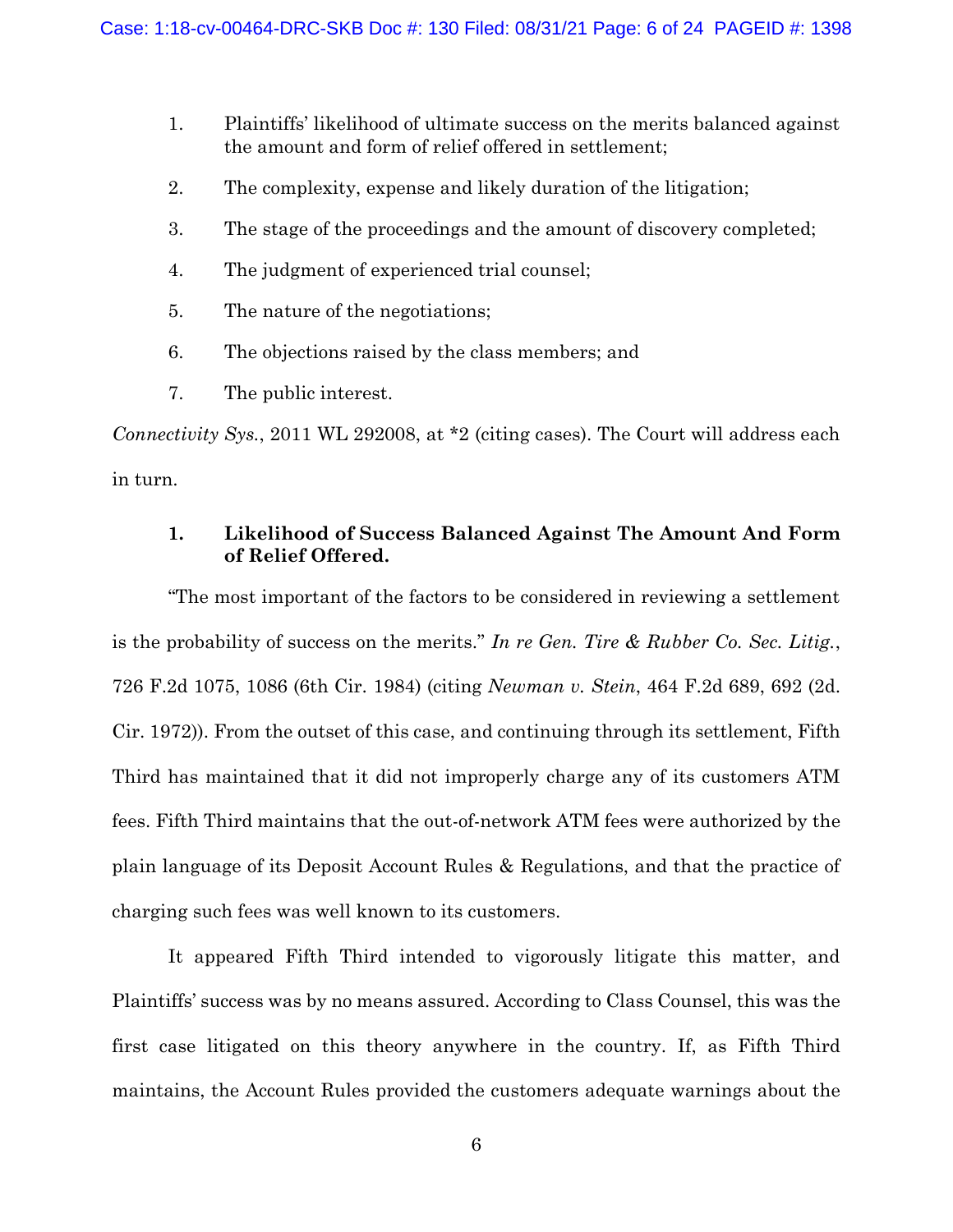fees, Plaintiffs presumably would have needed to show that such warnings were somehow insufficient, both as a matter of law and as a matter of fact, to put customers on notice as to those charges.

Moreover, in order to maintain this as a class action, the named Plaintiffs also would have needed to establish that whatever made the notice insufficient as to them, also applied to the class more broadly. Either, or both, of these hurdles may well have prevented the Plaintiffs from prevailing on behalf of the class in this case. Thus, there was risk in moving forward. And, even if Plaintiffs prevailed at trial, they would face the prospect of appeals to the Sixth Circuit.

Against that uncertainty, the Court is to balance the relief that the proposed Settlement Agreement provides. In doing so, "[t]he determination of what constitutes a 'reasonable' settlement is not susceptible of a mathematical equation yielding a particularized sum. Rather ... 'in any case, there is a range of reasonableness with respect to a settlement.'" *Connectivity Sys.*, 2011 WL 292008, at \*3 (quoting *In re Michael Milken & Assocs. Sec. Litig.*, 150 F.R.D. 57, 66 (S.D.N.Y.1993) (quoting *Newman*, 464 F.2d at 693)). Moreover, "[t] he court need not decide the amount of a potential recovery at trial, since the approval of a settlement should not involve a trial on the merits." *Id.* (citing *Granada Invs., Inc. v. DWG Corp.*, 823 F. Supp. 448, 453 (N.D. Ohio 1993) (citing *Maher v. Zapata Corp.*, 714 F.2d 436, 455 (5th Cir. 1983))).

Here, the settlement amount is significant, both in absolute terms and relative terms. As to the former, Fifth Third has agreed to establish a common fund in the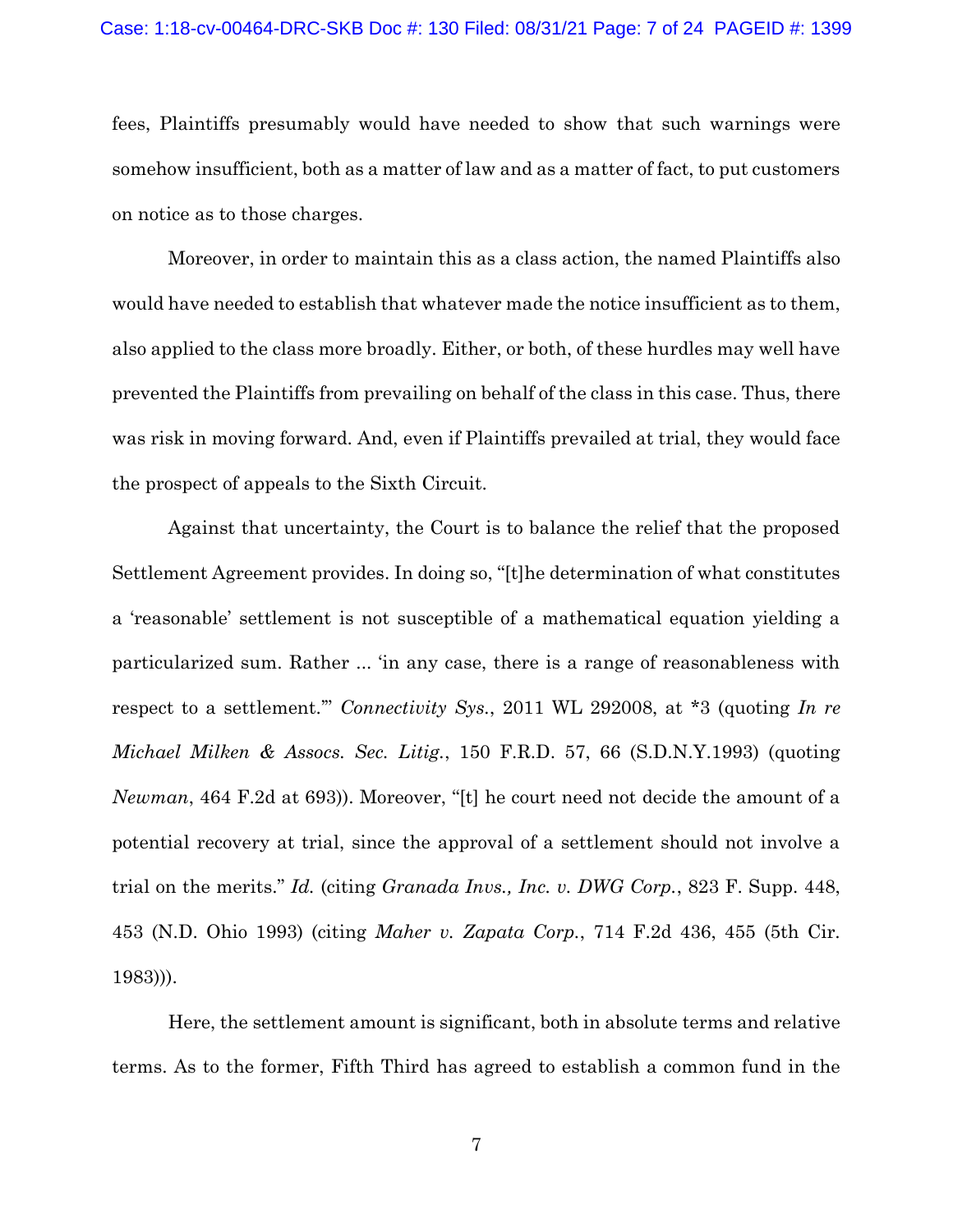amount of \$5,200,000, a significant sum. As to the latter, according to Class Counsel, this amount represents 33% of the "best-day damages" that the Plaintiffs could have recovered had the Court certified a nationwide class and had Plaintiffs prevailed at trial. (Doc. 127, #1186). In other words, according to Class Counsel, the maximum potential recovery would have been around \$15 million, and the settlement awards about one-third of that amount.

Given the likelihood of success on the merits, coupled with potential obstacles to maintaining the matter as a class action, the amount and form of relief favors approval of the proposed Settlement Agreement.

## **2. The Complexity, Expense, and Likely Duration of the Litigation.**

"In general, '[m]ost class actions are inherently complex and settlement avoids the costs, delays, and multitude of other problems associated with them.'" *Id*. at \*3 (quoting *In re Telectronics Pacing Sys., Inc.*, 137 F. Supp. 2d 985, 1013 (S.D. Ohio 2001) (quoting *In re Austrian & German Bank Holocaust Litig.*, 80 F. Supp. 2d 164, 174 (S.D.N.Y. 2000)))). Here, the parties have been litigating this matter for over three years. During that time, the parties have briefed two separate motions to dismiss. Yet, even at three years in, the parties had barely scratched the surface of how long the matter would likely take to arrive at full resolution through litigation.

Moreover, given the number of individual accounts, as well as the time period, at issue, discovery likely would have been complex and expensive. And Plaintiffs likely would have needed to retain, and pay, experts to parse through the voluminous discovery to understand who had been charged how much in out-of-network ATM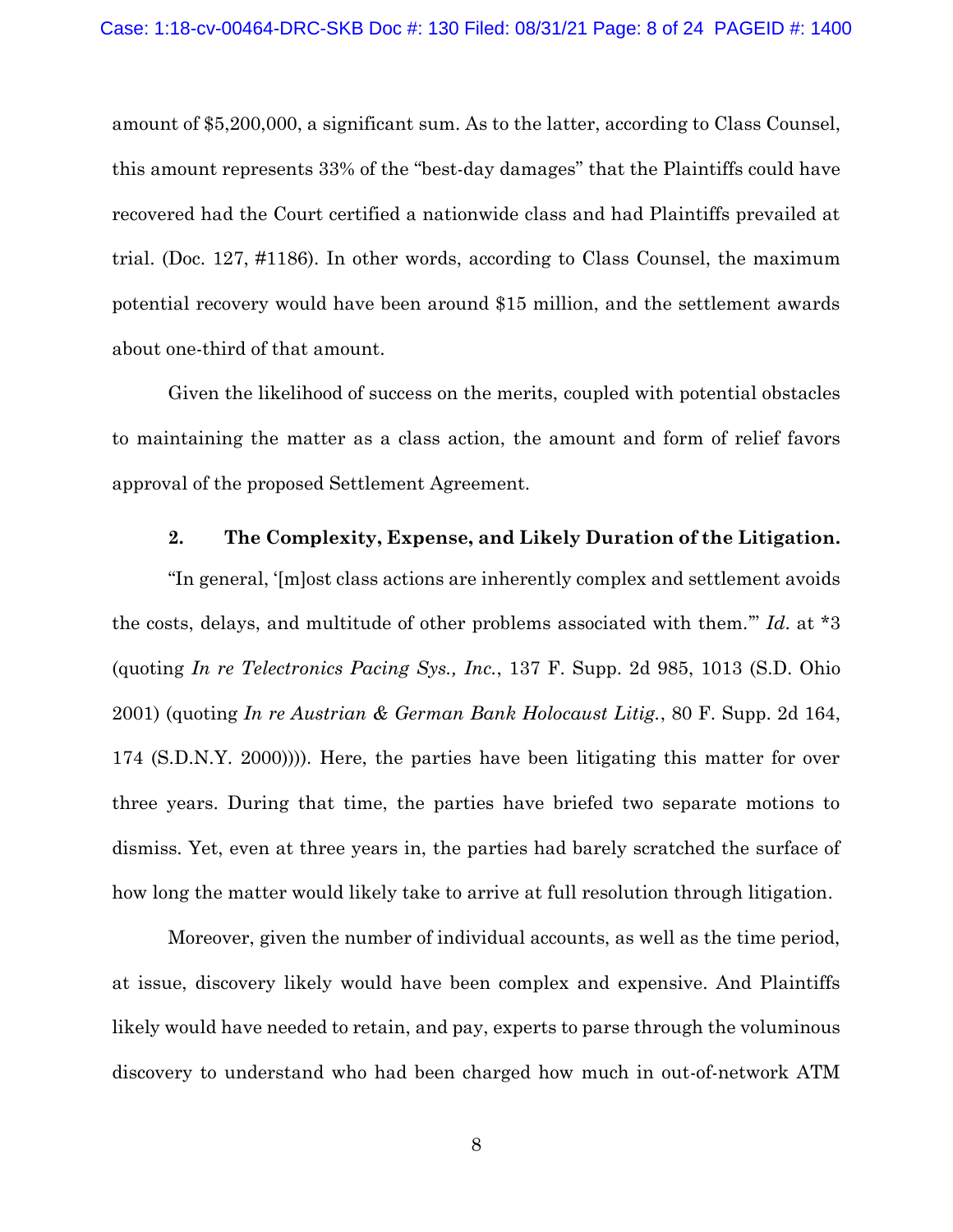fees. Further, in addition to extensive data analysis, the case likely would have involved numerous depositions. In short, the parties were contemplating substantial litigation duration and expense if they could not negotiate an acceptable resolution. Thus, this factor counts in favor of approval.

#### **3. The State of the Proceedings and the Discovery Completed.**

"To insure that [n]amed [p]laintiffs have had access to sufficient information to evaluate their case and to assess the adequacy of the proposed [s]ettlement [a]greement, the stage of the proceedings and the discovery taken must be considered." *Id.* at \*4 (citing *In re Telectronics Pacing Sys.*, 137 F. Supp. 2d at 1015; *Kogan v. AIMCO Fox Chase, L.P.*, 193 F.R.D. 496, 502 (E.D. Mich. 2000)).

Here, Class Counsel represent to the Court that they collected "significant factual information," including "in excess of tens of thousands of pages" of documents. (Doc. 127, #1201–02). While the litigation was still at the outset, the Court has no reason to believe that the Plaintiffs failed to undertake sufficient discovery to investigate the relative strengths and weaknesses of their claims.

### **4. The Judgment of Experience Trial Counsel.**

"The court should defer to the judgment of experienced counsel who has competently evaluated the strength of his proofs." *Williams v. Vukovich*, 720 F.2d 909, 922–23 (6th Cir. 1983) (citing *Stotts v. Memphis Fire Dep't*, 679 F.2d 541, 554 (6th Cir. 1982)), *rev'd on other grounds*, 467 U.S. 561 (1984)). Here, both Class Counsel and Defense Counsel are experienced practitioners in class actions. Counsel on both sides urge approval of the proposed Settlement Agreement, based on their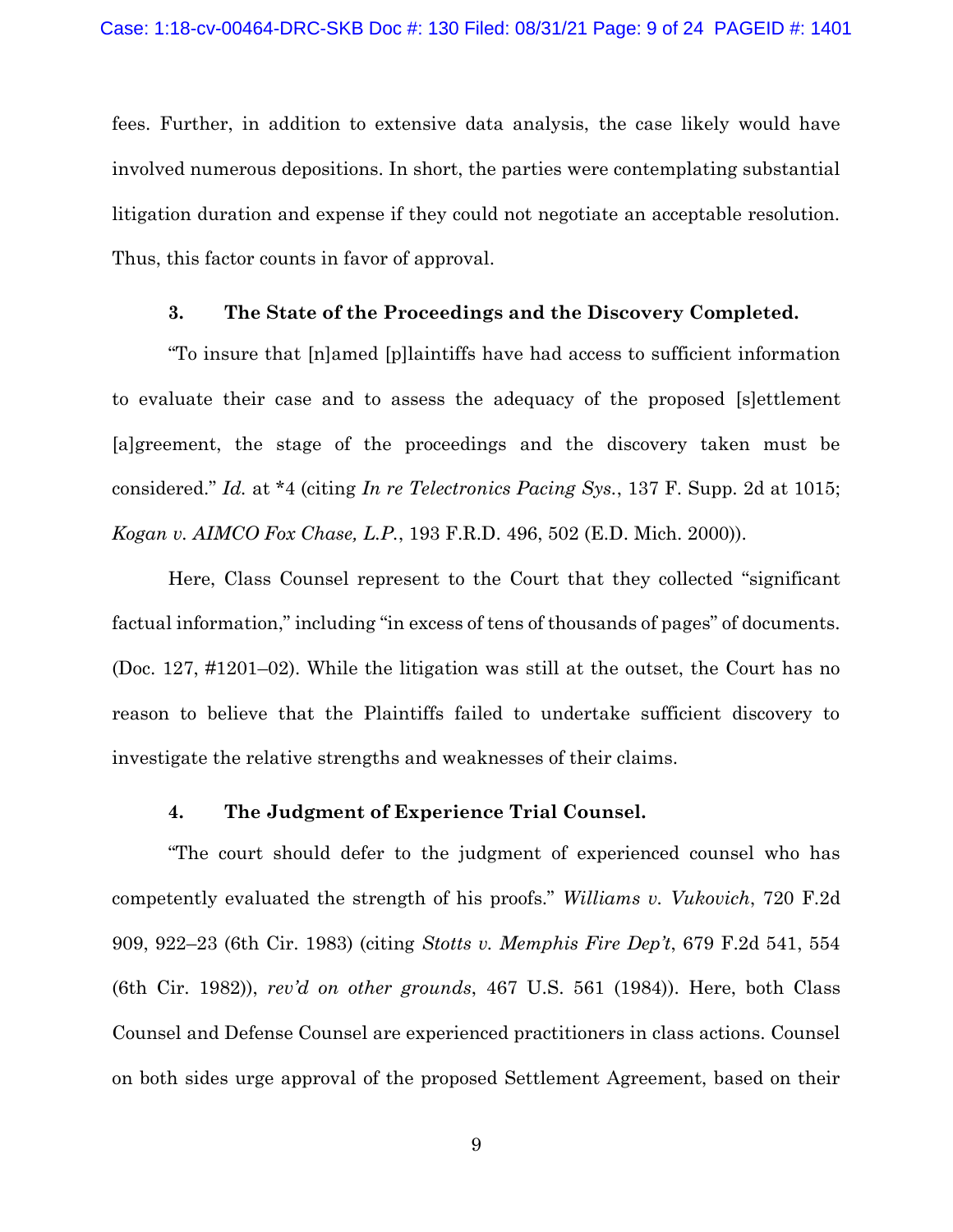experience, as well as their knowledge of the strengths and weaknesses of the case. This factor thus cuts in favor of approval.

### **5. The Nature of the Negotiations.**

The facts regarding settlement negotiations further suggest that approval is warranted. Settlement was achieved here only as the result of multiple mediation sessions with a skilled mediator who was experienced not only in class actions, but also in class actions involving the financial services industry. On the record here, there is little reason to believe that the settlement was the result of collusion between Class Counsel and Defendants to the detriment of the class.

### **6. The Objections Raised by the Class Members.**

The response from class members further suggests that the proposed Settlement Agreement is in the class interest. Of roughly 1.1 million Settlement Class members who received notices, only 25 opted out. (Suppl. Br., Doc. 129, #1378). Moreover, only one putative class member objected. And that class member did not do so in a timely fashion. Further, the objection seemed to reflect an inaccurate understanding of the proposed Settlement Agreement. An additional putative class member appeared at the fairness hearing for the ostensible purpose of objecting. But it was clear from his arguments there that his objection did not go to the merits or fairness of the settlement. Rather, his principal concern was his desire to receive a service award in the same amount as the class representatives.

The Court overrules these objections. Accordingly, this factor cuts in favor of approval.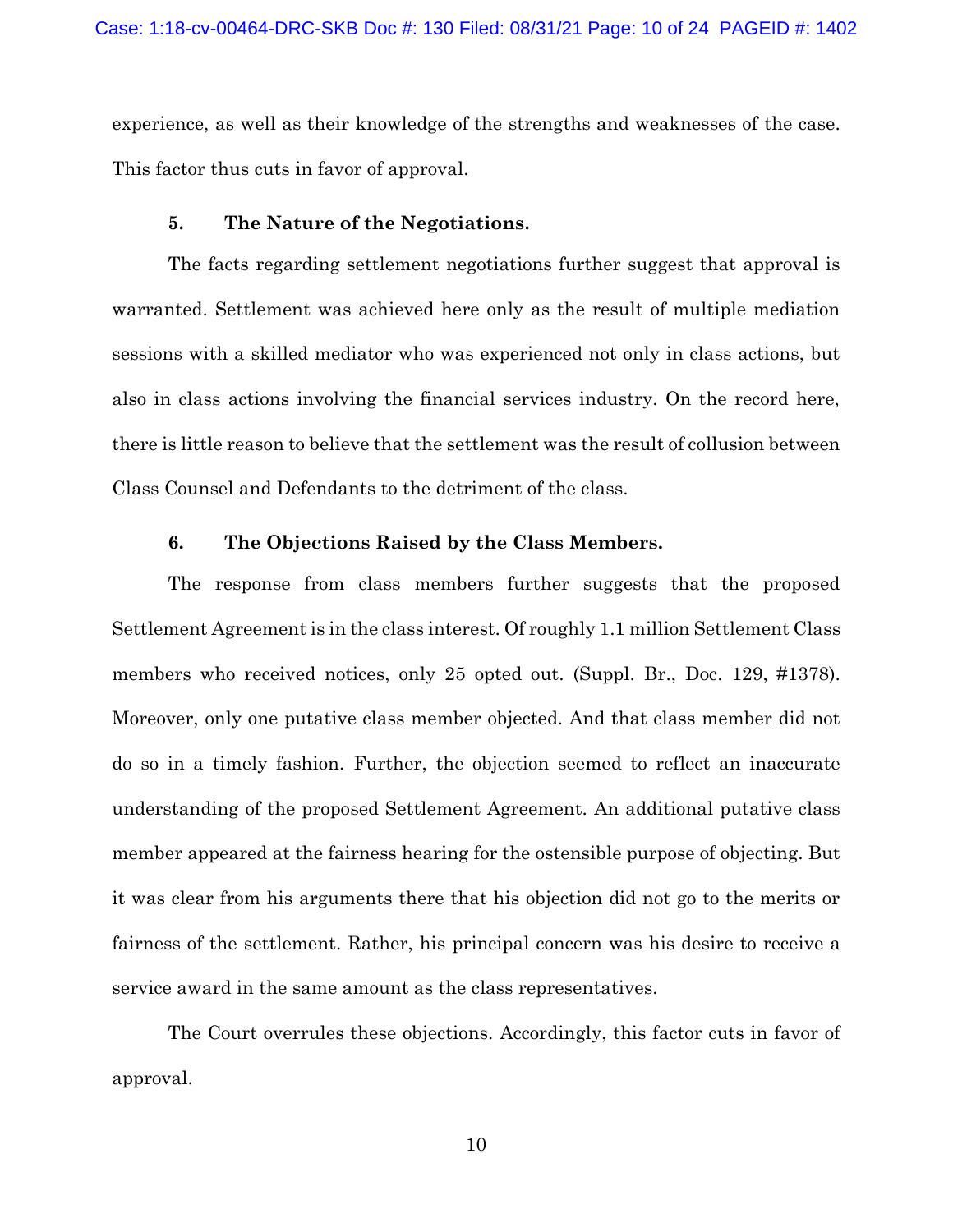### **7. The Public Interest.**

As a general matter, "the law favors settlement, particularly in class actions and other complex cases where substantial judicial resources can be conserved by avoiding formal litigation." *Brent v. Midland Funding, LLC*, No. 3:11 CV 1332, 2011 WL 3862363, at \*12 (N.D. Ohio Sept. 1, 2011) (quoting 4 ALBA CONTE & HERBERT NEWBERG, NEWBERG ON CLASS ACTIONS § 11.41 (4th ed. 2002)). Here, the parties' settlement will avoid significant discovery and litigation costs, and will lead to a prompt and efficient resolution of this dispute, thereby freeing judicial resources for attention to other matters.

In sum, here all of the identified factors count in favor of approval of the proposed Settlement Agreement.

#### **B. Certification is Appropriate for Settlement Purposes.**

In order to approve a class settlement, the Court also must find that class certification is appropriate, at least for settlement purposes. For the Court to arrive at that conclusion, Plaintiffs must establish each of the four requirements of Federal Rule of Civil Procedure 23(a), as well as at least one of the subsections of Rule 23(b). The Court starts with the four requirements of Rule 23(a)—numerosity, commonality, typicality, and adequacy—before turning to Rule 23(b).

**Numerosity:** Numerosity requires a showing that the membership in the class is so numerous that joinder of all members is "impracticable." While there is no strict size threshold, under any account, the 1,188,919 members of the proposed class here easily meets the numerosity requirement.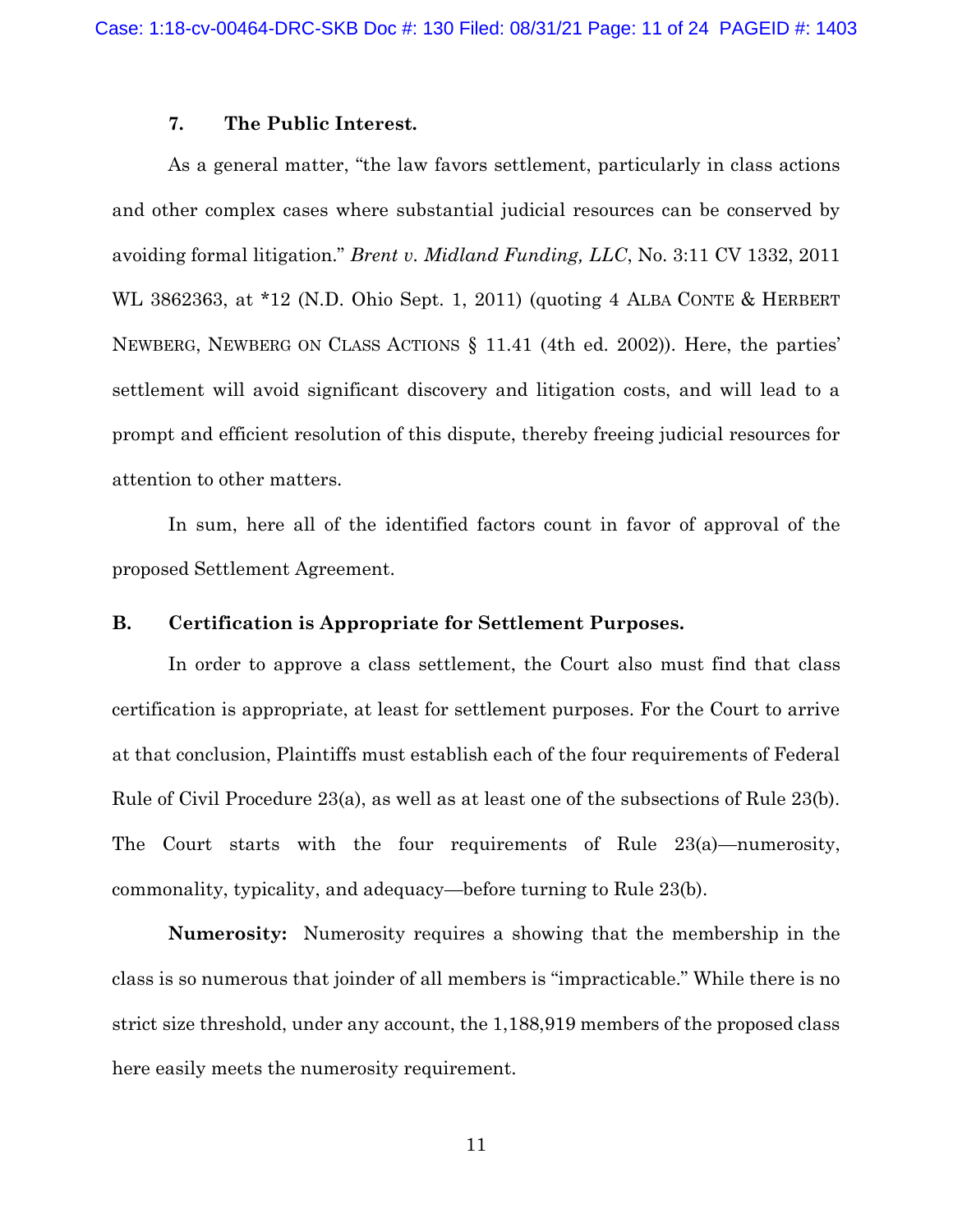**Commonality:** Commonality requires the Plaintiffs to show that there are questions of law or fact that are common to the members of the proposed class. Moreover, those questions must be such that they are capable of resolution on a classwide basis. As a general matter, class certification is appropriate "if class members complain of a pattern or practice that is generally applicable to the class as a whole. Even if some class members have not been injured by the challenged practice, a class may nevertheless be appropriate." *Gooch v. Life Inv. Ins. Co. of Am.*, 672 F.3d 402, 428 (6th Cir. 2012) (quoting *Walters v. Reno*, 145 F.3d 1032, 1047 (9th Cir. 1998)).

Here, all of the proposed class members are Fifth Third account holders. The terms that apply to ATM transaction fees for each of them are governed by the same account agreements. Thus, commonality is met.

**Typicality:** Typicality requires that the class representatives' claims be typical of the other members of the class that they seek to represent. "[A] plaintiff's claim is typical if it arises from the same event or practice or course of conduct that gives rise to the claims of other class members, and if his or her claims are based on the same legal theory." *In re Am. Med. Sys., Inc.*, 75 F.3d 1069, 1082 (6th Cir. 1996) (citation omitted); *Beattie v. CenturyTel, Inc.*, 511 F.3d 554, 561 (6th Cir. 2007). "The premise of the typicality requirement is simply stated: as goes the claim of the named plaintiff, so go the claims of the class." *Connectivity Sys.*, 2011 WL 292008, at \*9 (quoting *Sprague v. Gen. Motors Corp.*, 133 F.3d 388, 399 (6th Cir. 1988)).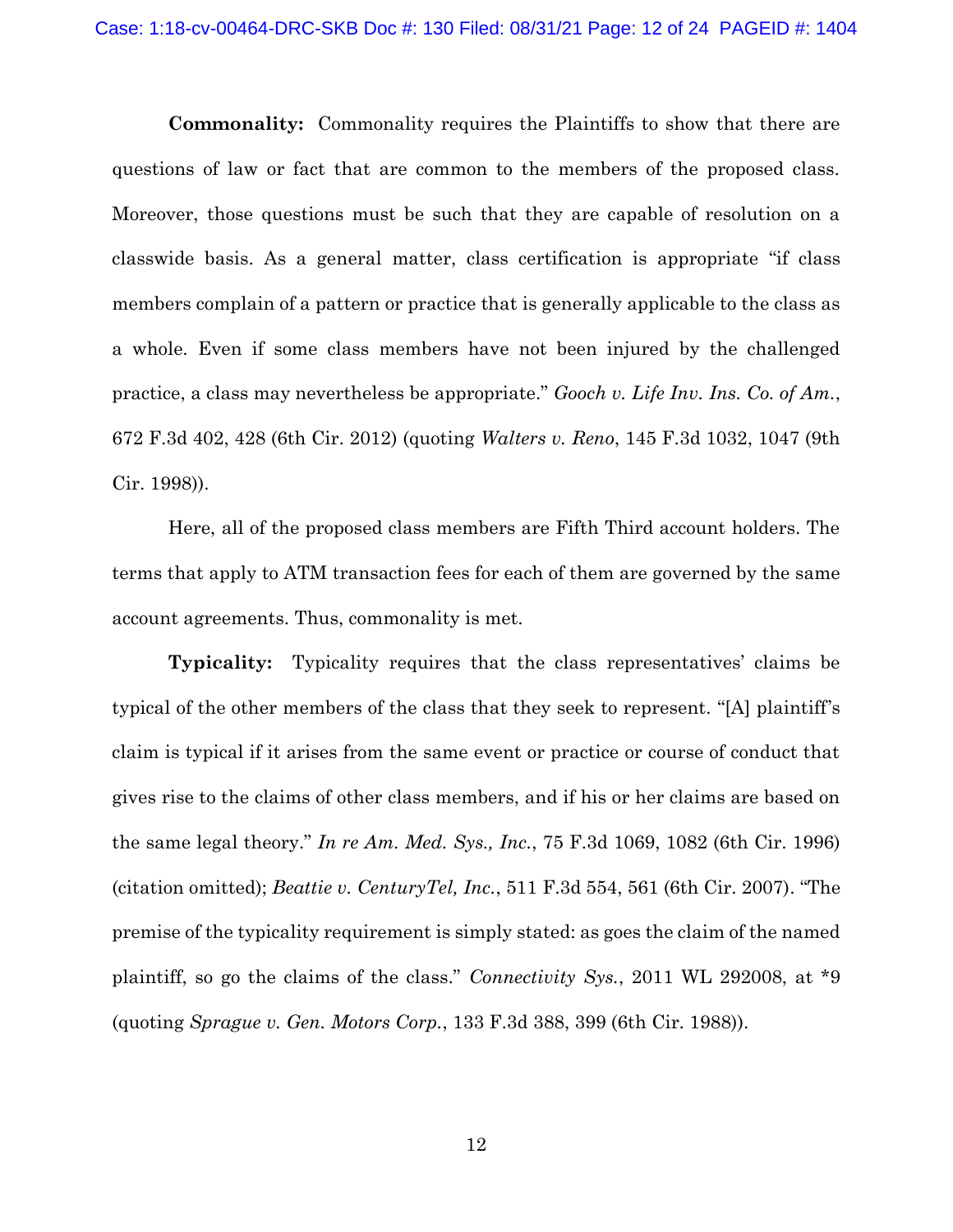Here, the class representatives' claims are the same as those of the other members of the class. The question underlying their claims is whether the out-ofnetwork ATM fees the class representatives paid were authorized or not. That is the same question that applies to the other class members, as well.

**Adequacy:** The final element is adequacy. This element asks whether the representative parties will "fairly and adequately protect the interests of the class." Fed. R. Civ. P.  $23(a)(4)$ . "There are two criteria for determining [this element]: 1) [t]he representative must have common interests with unnamed members of the class, and 2) it must appear that the representatives will vigorously prosecute the interests of class through qualified counsel." *Senter v. Gen. Motors Corp*., 532 F.2d 511, 524–25 (6th Cir. 1976) (citing *Gonzalez v. Cassidy*, 474 F.2d 67, 73 (6th Cir. 1973)).

Here, both components of the adequacy element are met. The first is satisfied for largely the same reasons as the typicality requirement is satisfied—the nature of the injury is the same for the class representatives as for the class members. Thus, their interests in prosecuting the claims are aligned. The second is satisfied because the record, and the terms of the proposed Settlement Agreement, reflect that the representatives have vigorously litigated this matter.

In short, Plaintiffs have established, at least for purposes of certification of a Settlement Class, that each of the four elements of Rule 23(a) are satisfied here.

In addition to the four requirements that Rule 23(a) imposes, the Plaintiffs must show that at least one subpart of Rule 23(b) is met. Here, Plaintiffs point to Rule 23(b)(3). This rule requires Plaintiffs to show that common questions of law or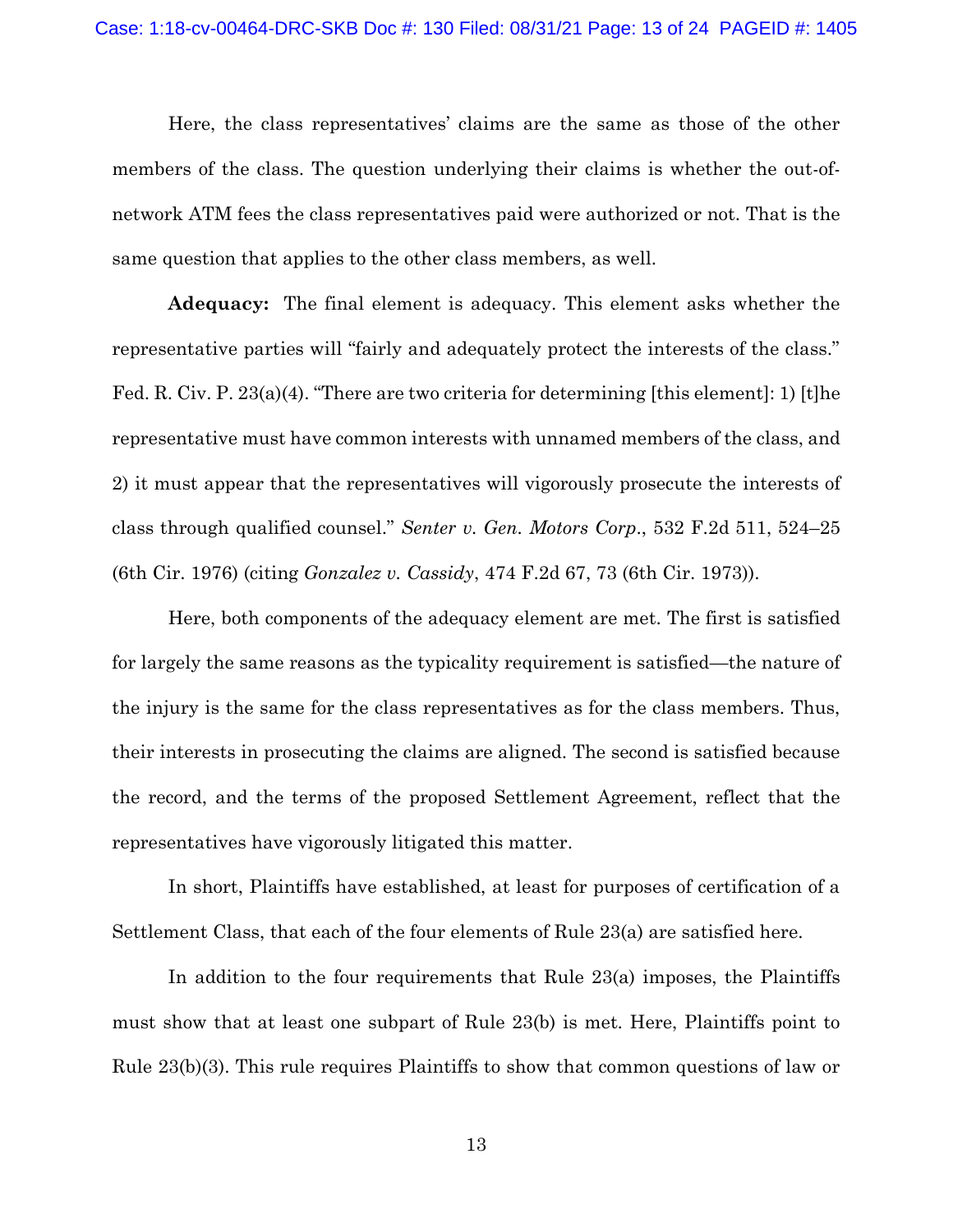fact predominate over individual questions (the "predominance requirement"), and a class action is superior to other methods for fair adjudication (the "superiority requirement"). Fed. R. Civ. P. 23(b)(3). "The matters pertinent to these findings include: (A) the class members' interest in individually controlling the prosecution or defense of separate actions; (B) the extent and nature of any litigation concerning the controversy already commenced by or against class members; (C) the desirability or undesirability of concentrating the litigation of the claims in the particular forum; and (D) the likely difficulties in managing a class action." *Id.*

Here, common questions predominate. The central question in this case is whether the ATM charges at issue were authorized or not. That issue is largely common to the class members, and the answer to that question will control the outcome of the case as to the claims of each of the other class members. Nor is there any reason to believe that individual class members would have a substantial interest in controlling the prosecution or defense of their individual actions. Thus, the predominance requirement is met.

In terms of superiority, the class members are geographically dispersed. Moreover, they have all suffered relatively small (alleged) harms, meaning it is unlikely that any of them would bring individual claims on their own. Nor do there appear to be any particular difficulties in managing this matter as a class action. Accordingly, the Court finds that the superiority requirement is met.

Based on the foregoing, the Court finds that class certification is warranted for settlement purposes.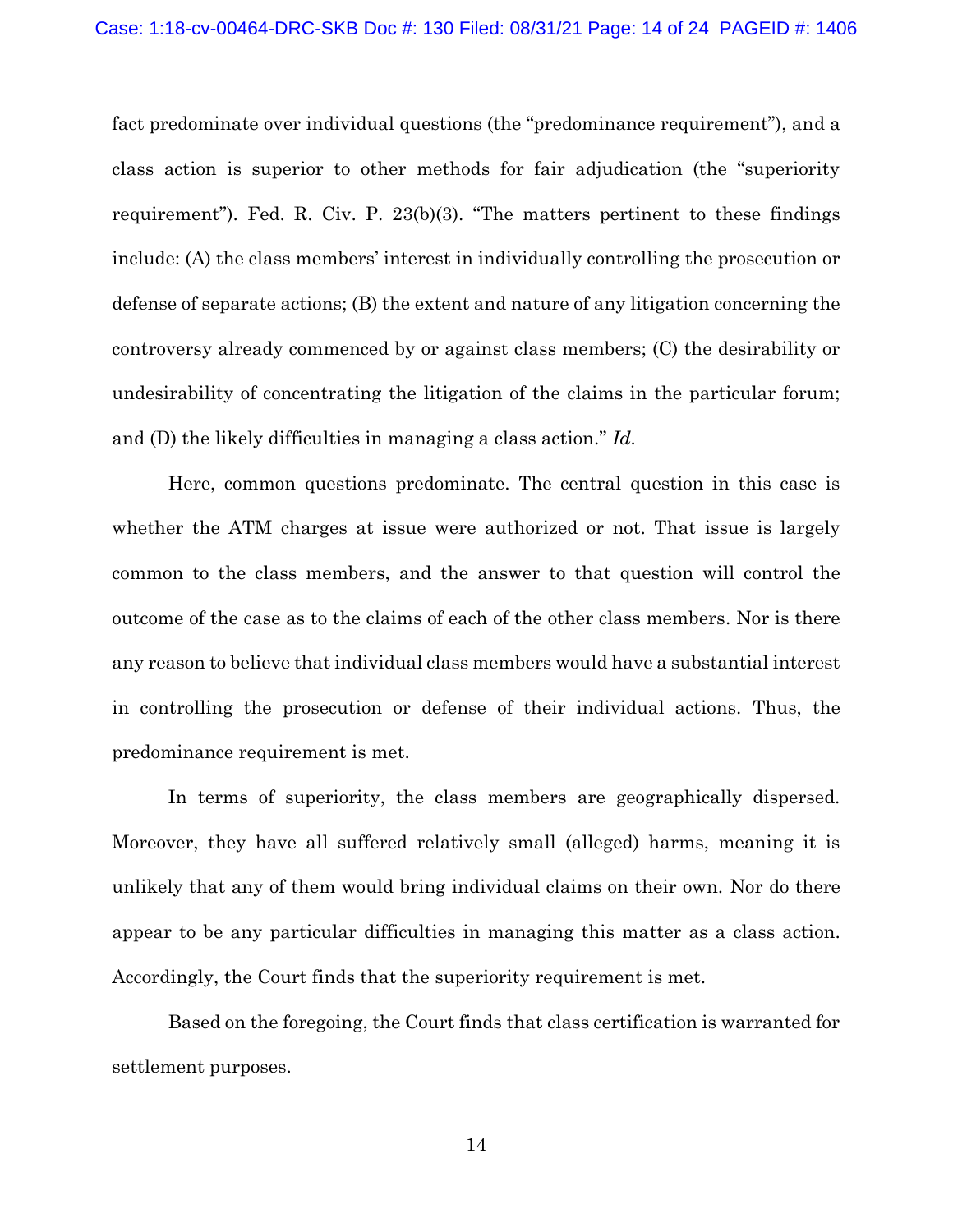## **C. Attorneys' Fees and Expenses, Service Awards for Named Plaintiffs, and Class Settlement Administration Fees.**

In addition to seeking class certification for settlement purposes and final approval of the proposed Settlement Agreement, Plaintiffs have also moved for approval of the attorneys' fee award, recovery of litigation expenses from the common fund, a \$5,000 service award for each of the two class representatives, and approval of payment of the administrative costs from the common fund. (*See* Doc. 128). They have supported their request with documentation of hours that the various class counsel spent on this matter, along with the hourly rates of those class counsel. (See Doc. 127-2). They have also provided documentation of the various expenses that they incurred in connection with this matter. (*Id.*).

Class Counsel are entitled to a reasonable fee for their successful efforts on behalf of the class. To that end, "[t]he Court must ensure that class counsel are fairly compensated for the amount of work done and the results achieved." *Connectivity Sys.*, 2011 WL 292008, at \*12 (citing *Rawlings v. Prudential–Bache Props., Inc.*, 9 F.3d 513, 516 (6th Cir. 1993)). The Court's function is to "determine what the lawyer would receive in the market and to compensate counsel at the fair market value." *Id.* (citing cases).

The two methods for doing so are referred to as the percentage of fund approach and the lodestar approach. And the Sixth Circuit has indicated that courts should make a "clear statement" as to which approach they are using. *See Gascho v. Global Fitness Holdings*, 822 F.3d 269, 279 (6th Cir. 2016).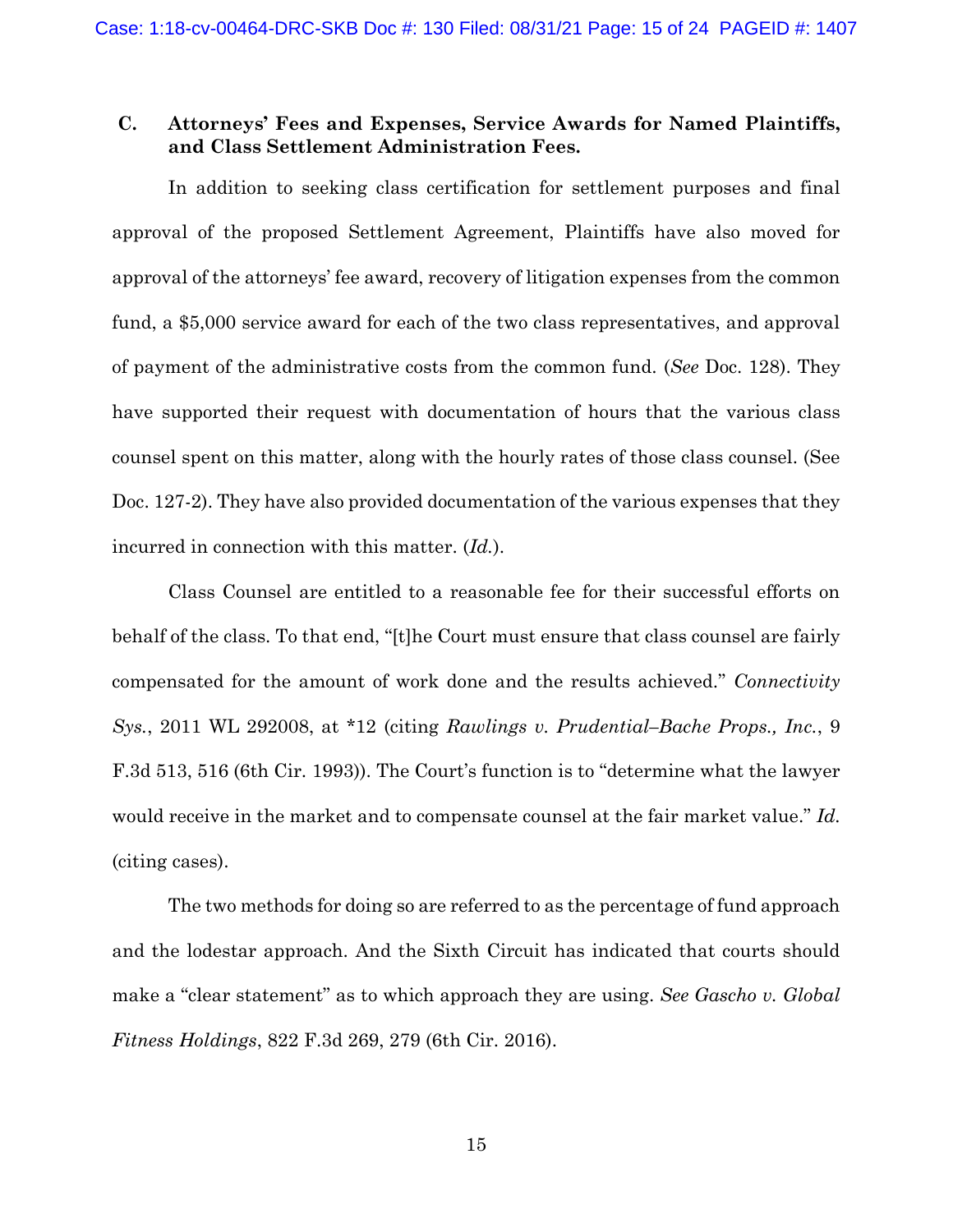Typically, when class "counsel's efforts create a substantial common fund for the benefit of the class, they are, therefore, entitled to payment from the fund based on a percentage of that fund*.*" *Connectivity Sys.*, 2011 WL 292008, at \*12 (citing *Brotherton v. Cleveland*, 141 F. Supp. 2d 907, 910 (S.D. Ohio 2001)); *see also Basile v. Merrill Lynch, Pierce, Fenner, & Smith, Inc*., 640 F. Supp. 697, 699–700 (S.D. Ohio 1986) (citing *Boeing Co. v. Van Gemert*, 444 U.S. 472, 478 (1980)); *Mills v. Elec. Auto-Lite Co*., 396 U.S. 375, 392–93 (1970). In other words, "[i]n the Southern District of Ohio, the preferred method is to award a reasonable percentage of the fund, with reference to the lodestar and the resulting multiplier." *Connectivity Sys.*, 2011 WL 292008, at \*13 (citing *In re Telectronics Pacing Sys., Inc.*, 186 F.R.D. 459, 483 (S.D. Ohio 1999), *rev'd on other grounds*, 221 F.3d 870 (6th Cir. 2000)); *see also Kimber Baldwin Designs, LLC v. Silv Commc'ns, Inc.*, No. 1:16-cv-448, 2017 WL 5247538, at \*5 (S.D. Ohio Nov. 13, 2017) (same). Consistent with that, the Court determines that here a percentage of fund approach, with a lodestar crosscheck, is the appropriate mechanism for establishing the fee.

But that still leaves the question of what constitutes a "reasonable percentage." The Sixth Circuit has adopted the following factors to consider in addressing that issue in common fund cases: (1) the value of the benefit rendered to the plaintiff class (i.e. the results achieved); (2) the value of the services on an hourly basis; (3) whether the services were undertaken on a contingent fee basis; (4) society's stake in rewarding attorneys who produce such benefits in order to maintain an incentive to others; (5) the complexity of the litigation; and (6) the professional skill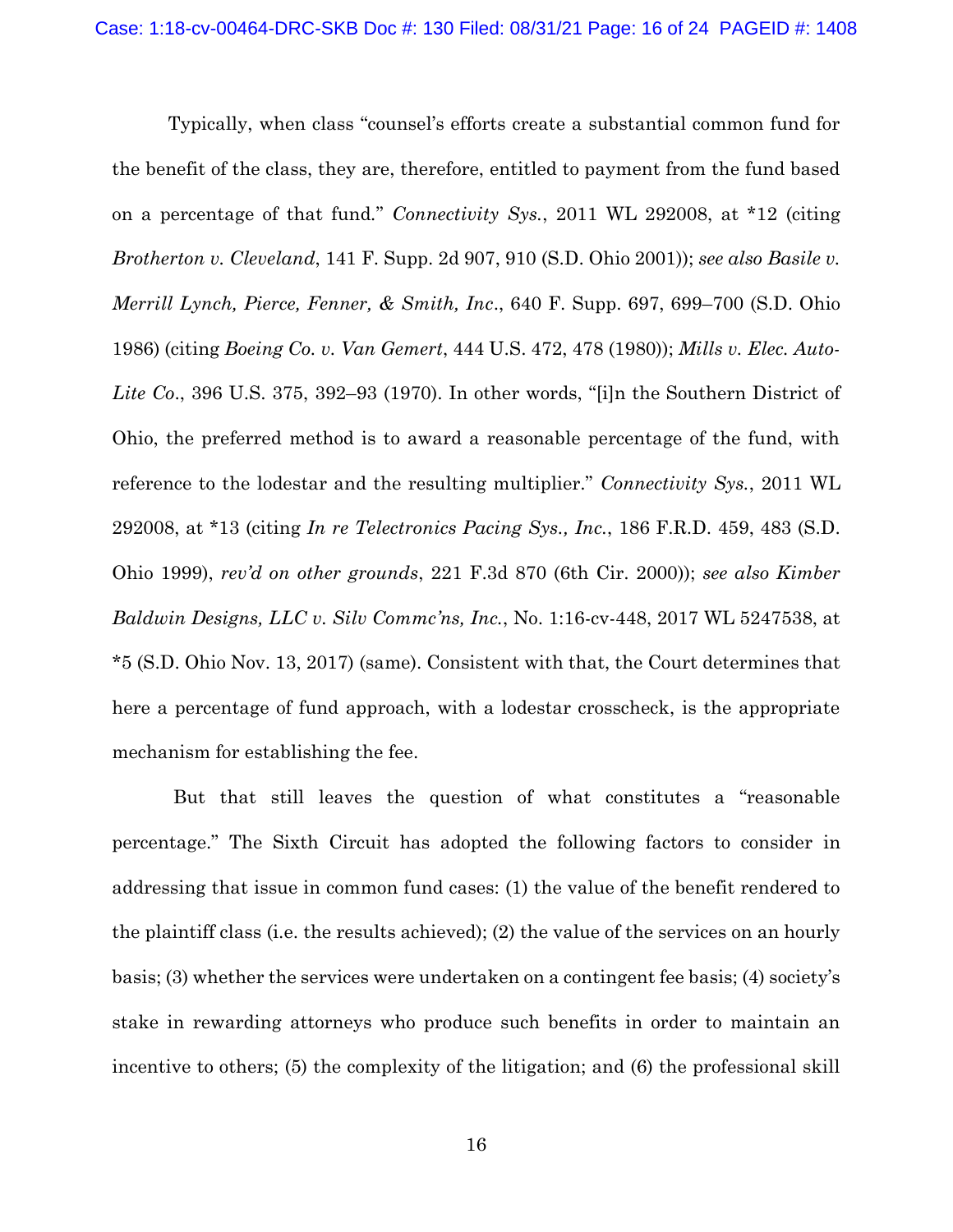and standing of counsel involved on both sides. *Ramey v. Cincinnati Enquirer, Inc.*, 508 F.2d 1188, 1196 (6th Cir. 1974). Based on such factors, as the court noted in *Connectivity Systems*, "[a]ttorneys' fees awards typically range from 20 to 50 percent of the common fund. 2011 WL 292008, at \*12 (collecting cases). As for the lodestarmultiplier crosscheck on the fee award, "[m]ost courts agree that the typical lodestar multiplier" in a large class action "ranges from 1.3 to 4.5." *In re Cardinal Health Inc. Sec. Litig.*, 528 F. Supp. 2d 752, 767–78 (S.D. Ohio 2007).

Here, the attorneys seek a fee award of thirty-three-and-one-third percent of the Settlement Fund (i.e., of the \$5,200,000), or in other words, a fee of \$1,733,333.00. This also reflects a multiplier of 1.366 on their claimed lodestar of \$1,268,771.39. The requested fee percentage is in the middle of the "typical" range, and is reflective of contingency fee awards in most private matters. In terms of the factors identified above, the fee is necessarily directly tied to the value of the benefit rendered (it is a percentage), and the services were undertaken on a contingency fee basis, making the typical fee percentage in contingency fee cases at least relevant for consideration. While the litigation was not overly complex, Class Counsel maintains that the theory was novel, increasing the risk they faced at the outset of the litigation. And, based on the materials they submitted, Class Counsel appear to be experienced class action practitioners, who have successfully pursued other class litigation. In terms of the value of the services on an hourly basis, the lodestar multiplier here—1.366—accords with the typical lodestar cross check range. Thus, there is much to recommend the proposed fee award.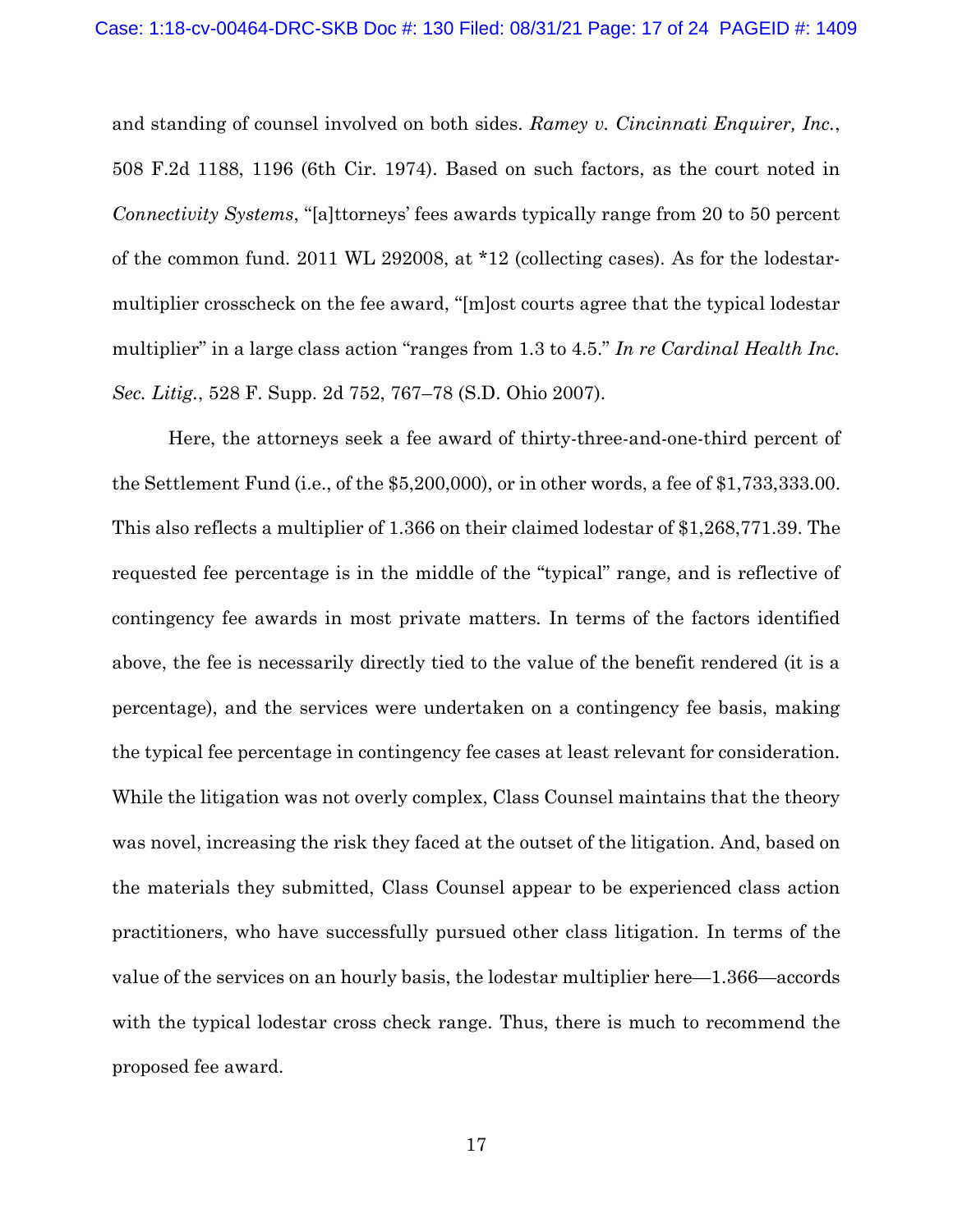The Court, however, did have one concern, which the Court explored at the fairness hearing. The proposed Settlement Agreement provides that the fee percentage will apply to the entirety of the common fund, even though the common fund will also be used to fund administration expenses. As noted above, based on information provided at the hearing, it appears that those expenses will reach a capped amount of \$615,000. The Court's concern is that awarding attorneys' fees based on the gross amount of the fund, rather than the amount remaining after such fees are paid, means that Class Counsel would have little financial incentive to minimize—or, indeed, even to monitor—such expenses.

When questioned about this topic, however, Class Counsel explained the steps they had taken to minimize the administration costs. For example, they obtained Fifth Third's agreement to assist in the necessary data gathering (thereby reducing the fees the outside administrator would charge). In addition, Class Counsel averred that they had obtained multiple bids for the administration services, and had selected the lowest one. Finally, Class Counsel opined that, based on substantial experience with class actions, the administration fees here were appropriate, or even lower than typical. Based on Class Counsel's representations, the Court concludes that the attorneys' fee percentage should be applied to the gross amount of the Settlement Fund, as requested. Moreover, as noted, the resulting lodestar multiplier is 1.366, which is well within the range of reasonableness.

In terms of expenses, Class Counsel requests \$47,329,39. Class Counsel provided the Court a detailed breakdown of the categories in which these expenses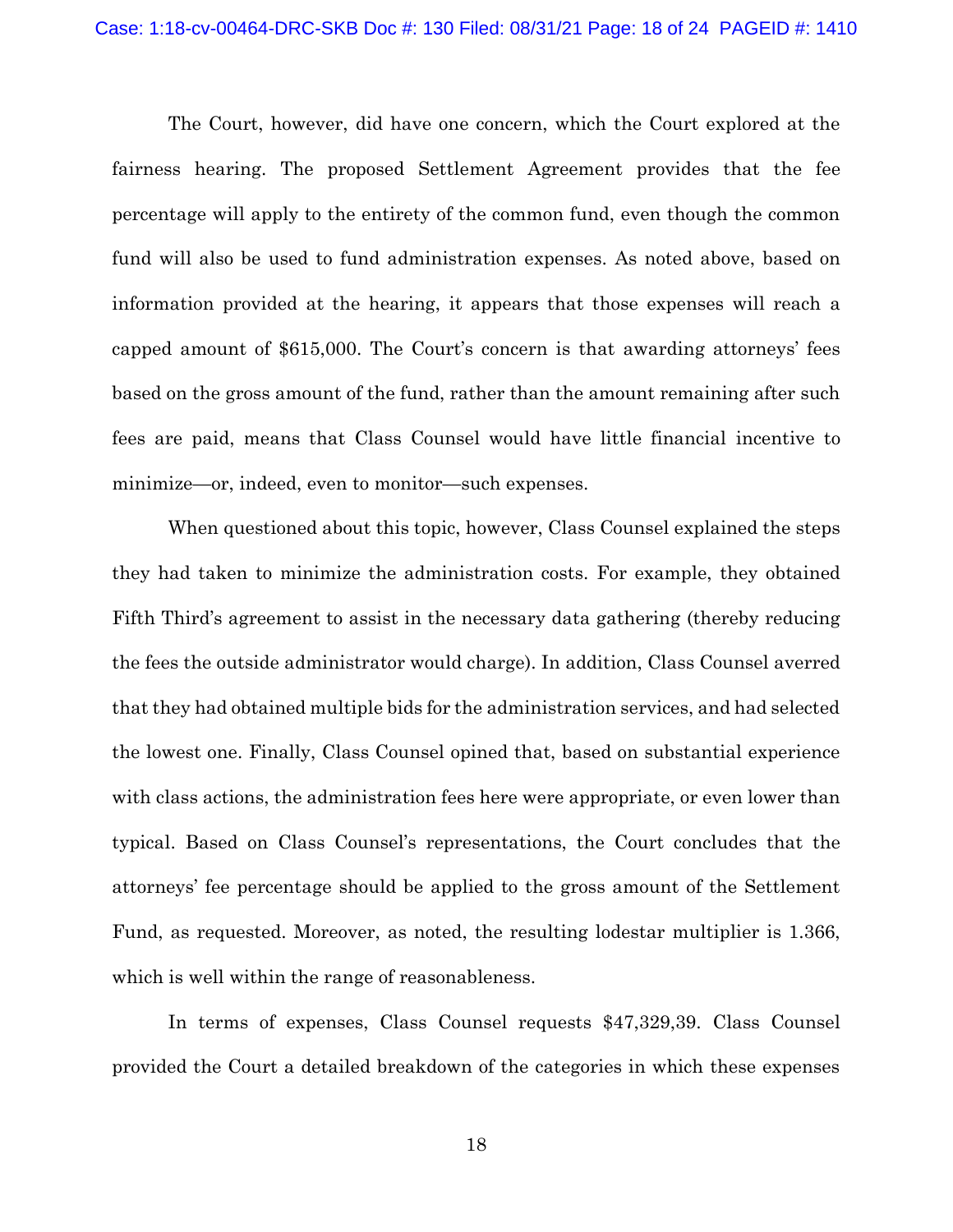were incurred, and the law firm that incurred them. (Doc. 127-2, #1266). Only one of the expenses—the expert fees—raised any concerns. But the Court explored those concerns at the fairness hearing, and based on the representations made there has concluded that the expense was reasonable. As a result, the Court approves recovery of the requested expenses.

Separately, the proposed Settlement Agreement calls for a service award to each of the two class representatives of \$5,000. Courts in this District have noted that "[s]ervice awards are efficacious ways of encouraging members of a class to become class representatives and rewarding individual efforts taken on behalf of the class." *Bartell v. LTF Club Operations Co.*, No. 2:14-CV-401, 2020 WL 7062834, at \*7 (S.D. Ohio Aug. 7, 2020) (quotation omitted). And they have likewise characterized a \$5,000 service award as "reasonable." *See, e.g.*, *Croskey v. Hogan Servs.,* No. 2:20-CV-3062, 2021 WL 3012278, at \*2 (S.D. Ohio July 15, 2021) ("Representative Plaintiff will receive a \$5,000 service award in addition to her individual payment. Both these payments are reasonable.").

Here, plaintiffs Carnell Smith and Lenox Magee reportedly assisted Class Counsel in prosecuting and settling this litigation. According to Class Counsel, at the inception of this action, both Mr. Smith and Ms. Magee indicated their desire and willingness to undertake the responsibilities and fiduciary duties on behalf of the class. Thus, the Court awards plaintiffs Carnell Smith and Lenox Magee, as Class Representatives, a Service Award of \$5,000 each to be paid from the Settlement Fund.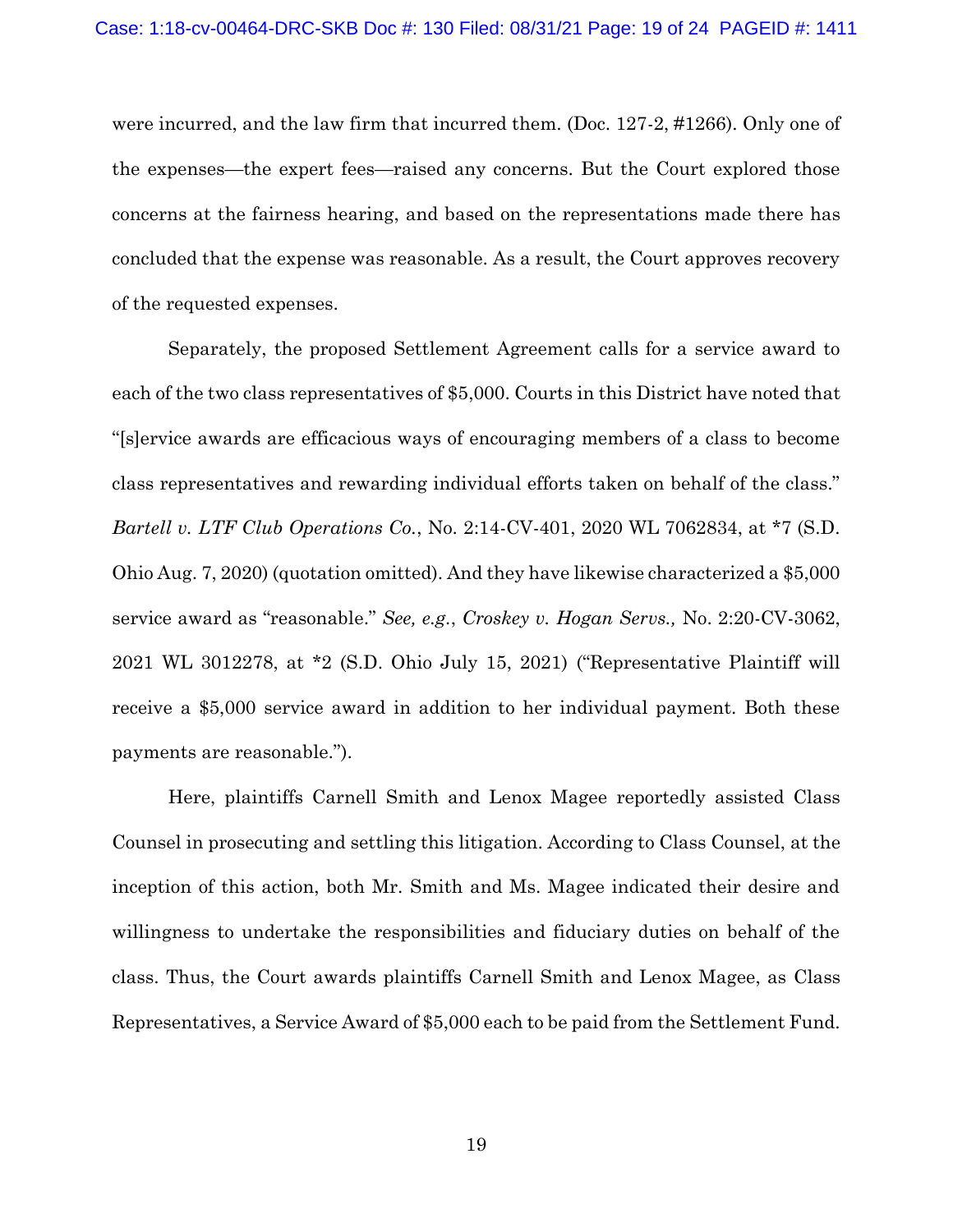Finally, the proposed Settlement Agreement provides that the administration fees shall be paid from the common fund. As the Court already observed, Class Counsel represented that those fees are capped at \$615,000. Given the large number of account holders at issue (in excess of one million), as well as Class Counsels' description of the efforts undertaken to ensure that the administrative fees are reasonable, the Court concludes that the fee is appropriate.

Accordingly, based on the foregoing, the Court grants final approval to the proposed Settlement Agreement, and **ORDERS** as follows:

1. The Court has jurisdiction over the subject matter of this Action under 28 U.S.C. § 1332. Accordingly, the Court has the authority to grant Final Approval of the Settlement Agreement, including all Exhibits to the Settlement Agreement. The Court also has personal jurisdiction over the Parties and the Settlement Class Members.

2. This Order Granting Final Approval of Class Action Settlement ("Order") incorporates by reference the definitions in the Settlement Agreement filed in this action as Doc. 124-1, #1045–88, and all capitalized terms used in this Order that also appear in the Settlement Agreement shall have the meanings set forth in the Settlement Agreement.

3. The Court grants Final Approval to the Settlement, as set forth in the Settlement Agreement. For the reasons more fully set forth above, the Court finds that the Settlement is fair, reasonable, and adequate, consistent with, and in compliance with, all applicable requirements of the Federal Rules of Civil Procedure,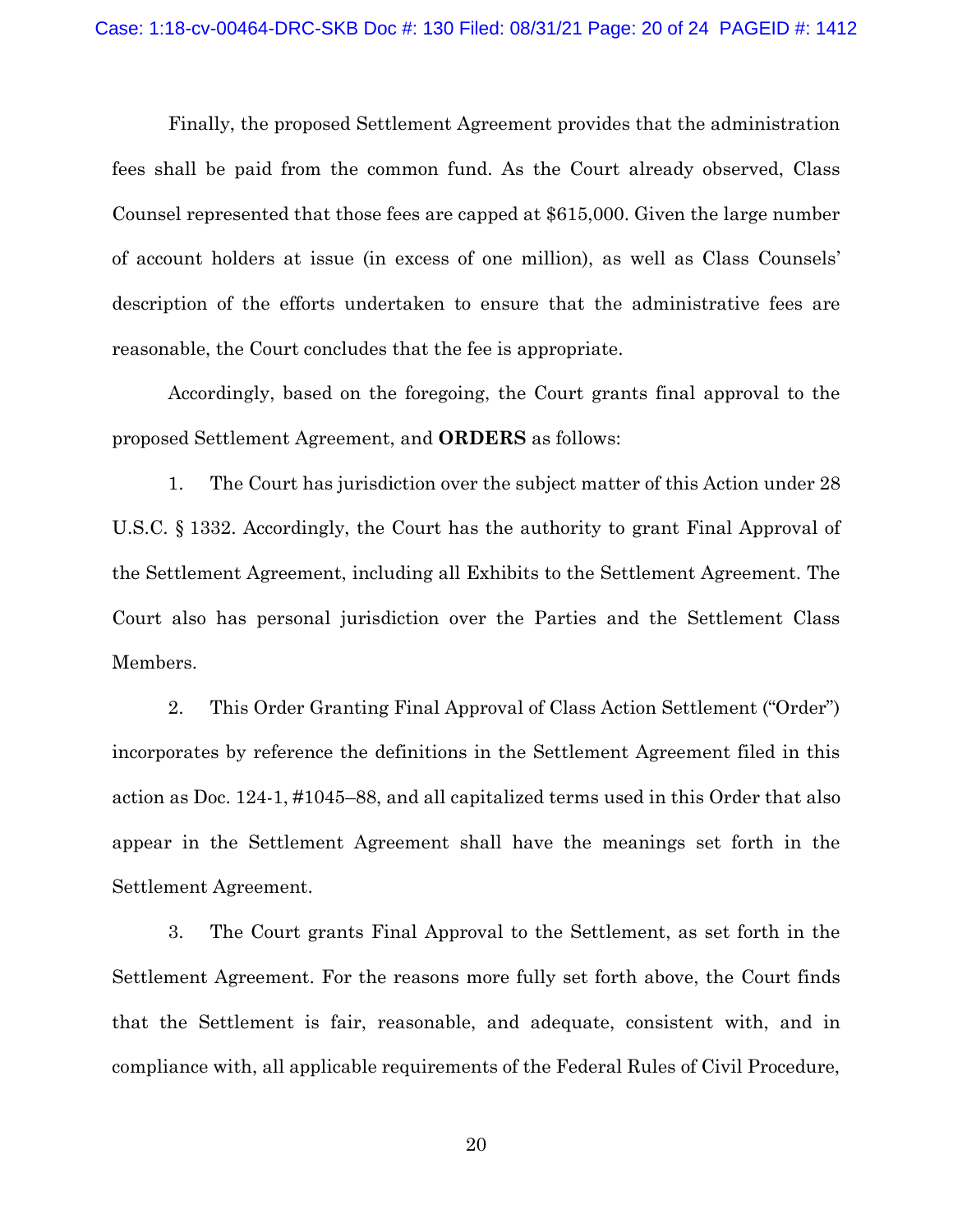the Class Action Fairness Act, the United States Constitution (including the Due Process Clause), and the Rules of the Court, and is in the best interests of each of the Parties and the Settlement Class Members.

4. For settlement purposes, the Class satisfies all of the requirements of Federal Rule of Civil Procedure 23(a) (including the requirements of numerosity, commonality, typicality, and adequacy) and the requirements of Rule 23(b)(3).

5. As evidenced by the Declaration of Andrew Perry, a Senior Project Manager at the Settlement Administrator, the Notice and other elements of the Notice Program were directed to the Settlement Class in accordance with the Court's February 9, 2021, preliminary approval order (Doc. 125) and the Settlement Agreement, and (1) constituted the best practicable notice under the circumstances; (2) constituted notice that was reasonably calculated, under the circumstances, to apprise potential Class Members of the pendency of the Action, the terms of the proposed Settlement Agreement, the available relief, the release of claims, their right to object or exclude themselves from the proposed Settlement, and their right to appear at the Fairness Hearing; (3) were reasonable and constitute due, adequate, and sufficient notice to all persons entitled to receive notice; and (4) met all applicable requirements of the United States Constitution (including the Due Process Clause), the Class Action Fairness Act, the Federal Rules of Civil Procedure and the Rules of the Court.

6. The Settlement Class Members include the members of the Class who did not opt-out of the settlement.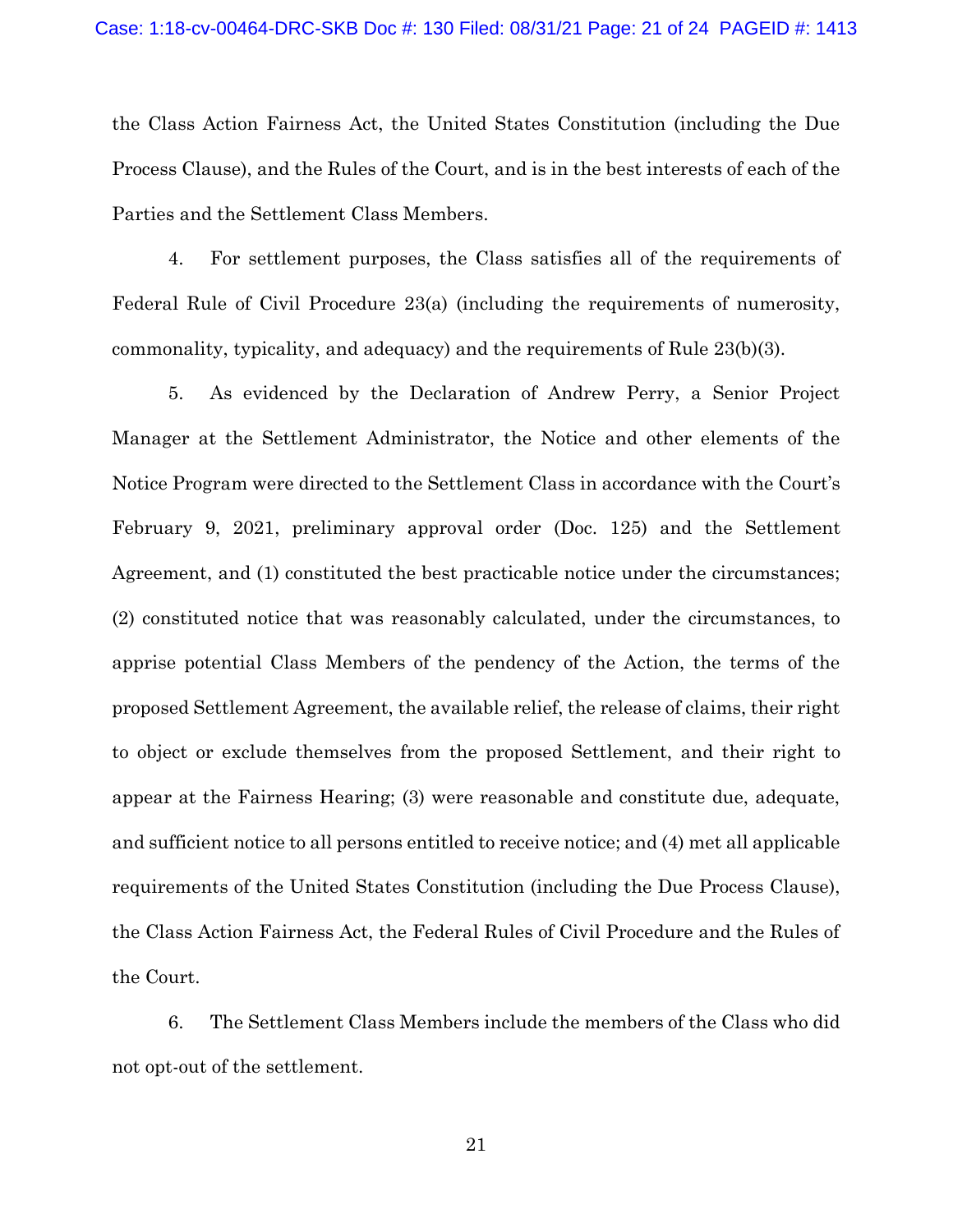7. This Order uses the term "Excluded Class Members" to refer to the members of the Class who validly and timely excluded themselves from the Settlement, the names of whom are listed in Exhibit A to Andrew Perry's Supplemental Declaration (Doc. 129, Ex. 1).

8. Each and every Settlement Class Member is and shall be conclusively and forever bound by the Settlement Agreement. The Settlement Agreement shall be preclusive in all pending and future lawsuits or other proceedings. It shall be binding as to all the Released Claims.

9. The Court directs the Parties and their counsel to further implement and consummate this Settlement Agreement, the terms and provisions of which are incorporated by reference into this Order. No later than 45 days after the Effective Date, Settlement Class Member Payments shall be made from the Net Settlement Fund. The Settlement Administrator shall issue the Service Awards to the Class Representatives and the award of attorneys' fees and costs to Class Counsel pursuant to the terms of the Settlement Agreement. Settlement Administration Costs shall also be paid to the Settlement Administrator pursuant to the terms of the Settlement Agreement.

10. Any residual amounts shall be disposed of in the manner set forth in the Settlement Agreement, including by way of a cy pres award to Jump\$tart Coalition for Personal Financial Literacy, as to residual amounts that cannot be distributed to class members in an economically viable fashion, if any.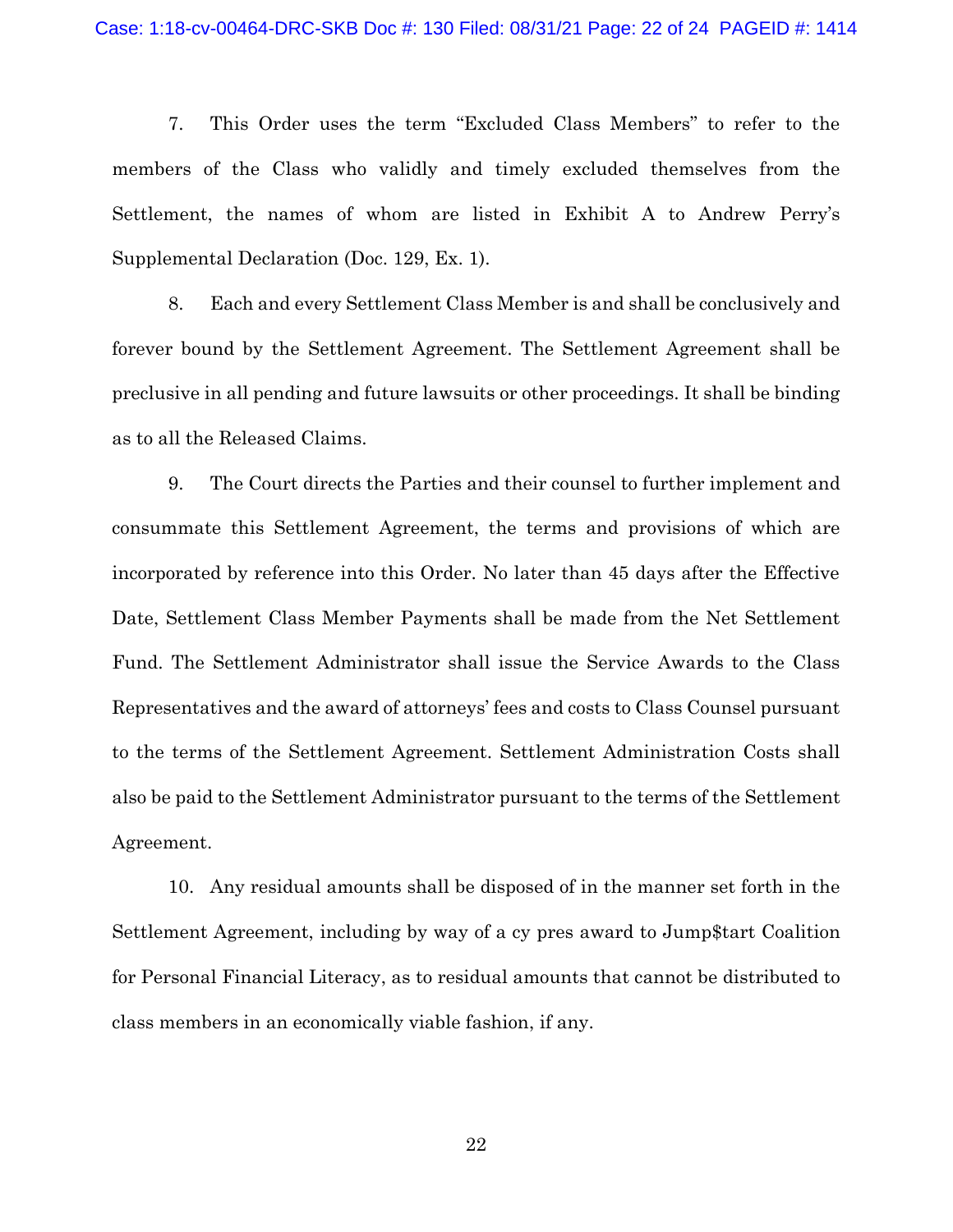11. The Releases in paragraphs 97-101 of the Settlement Agreement are incorporated into this Order and shall become effective on the Effective Date of the Settlement. Accordingly, each and every Settlement Class Member hereby compromises, settles, and releases each and every one of the Released Claims against the Released Parties.

12. Class Counsel and the Class Representatives adequately represented the best interests of the Class for purposes of negotiating, entering into, and implementing the Settlement.

13. This Action and the Released Claims (including all individual claims and Class-wide claims presented thereby) are hereby dismissed on the merits and with prejudice, without fees or costs to any Party except as provided in the Settlement Agreement and as adopted and ordered by the Court in this Order.

14. Without affecting the finality of this Order for purposes of appeal, the Court retains jurisdiction as to all matters relating to the administration, implementation, consummation, enforcement, and interpretation of this Settlement Agreement and this Order, and for any other necessary purpose.

15. There was one objection to the Settlement, which the Court overrules. To the extent the comments from the putative class member who attended the fairness hearing can be construed as an objection, the Court overrules that objection, as well.

16. The attorneys' fees and costs and Service Awards authorized and approved by this Order shall constitute full and final satisfaction of any and all claims that Class Representatives, any Settlement Class Member, and each of their